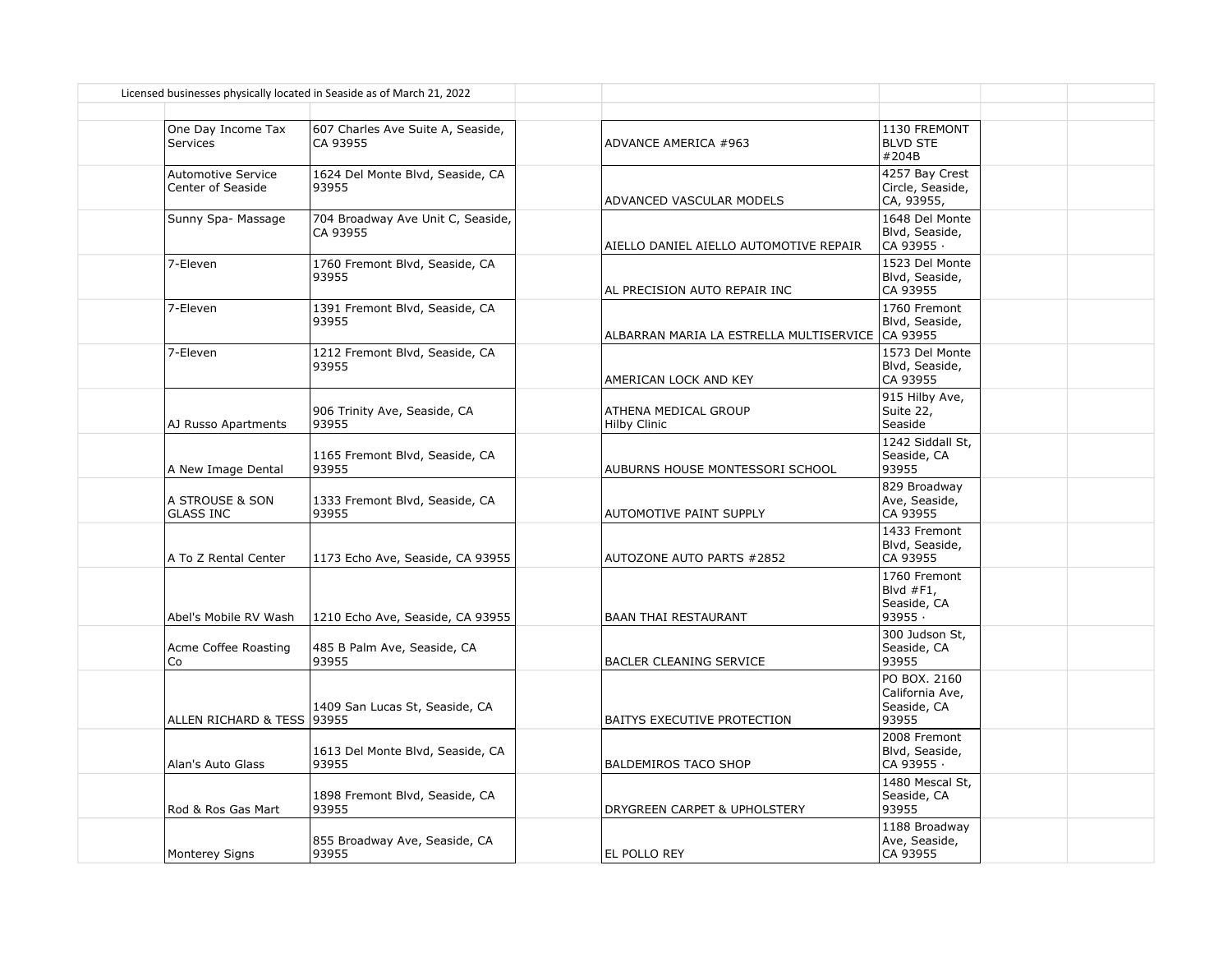| Anjelica's Villa                        | 555 Francis Ave, Seaside, CA<br>93955        | MOONS GIFT SHOP                   | 1250 Fremont<br>Blvd, Seaside,<br>CA 93955                         |  |
|-----------------------------------------|----------------------------------------------|-----------------------------------|--------------------------------------------------------------------|--|
| Coast Auto Insurance<br><b>Services</b> | 1676 Fremont Blvd # B, Seaside,<br>CA 93955  | SALUD Y BIENESTAR                 | 1250 Broadway<br>Ave A, Seaside,<br>CA 93955                       |  |
| ARCOIRIS DEL SABOR<br><b>HERBALIFE</b>  | 1188 Broadway Ave, Seaside, CA<br>93955      | BILLS MONTEREY CUSTOM MOTORCYCLES | 1993 Del Monte<br>Blvd, Seaside,<br>CA 93955                       |  |
| Grocery Outlet                          | 1523 Fremont Blvd, Seaside, CA<br>93955      | BUFFALO WILD WINGS                | 1553 Fremont<br>Blvd, Seaside,<br>CA 93955                         |  |
| Bayonet & Black Horse                   | 1 McClure Way, Seaside, CA 93955             | MICHELLE SOUL FOOD                | 2087 Del Monte<br>Blvd, Seaside,<br>CA 93955                       |  |
| <b>Bayside Community</b><br>Mortuary    | 1610 Noche Buena St, Seaside, CA<br>93955    | <b>BLISS DAY SPA</b>              | 885 Broadway<br>Ave, Seaside,<br>CA 93955                          |  |
| CaLogos                                 | 1424 Fremont Blvd, Seaside, CA<br>93955      | <b>HOBBY PLANET</b>               | 530 Broadway<br>Ave, Seaside,<br>CA 93955                          |  |
| CosmoProf                               | 1121 Military Ave #202, Seaside,<br>CA 93955 | <b>BUILT-IN DISTRIBUTORS</b>      | 2024 Fremont<br>Blvd, Seaside,<br>CA 93955                         |  |
| Blue Sky Muscle Car<br>Restoration      | 1945 Del Monte Blvd, Seaside, CA<br>93955    | <b>BIO ONE CENTRAL CA</b>         | 1130 Fremont<br>Blvd Ste 105<br>PMB 150,<br>Seaside, CA<br>93955 · |  |
| <b>BOOTS ROAD GROUP</b><br><b>LLC</b>   | 348 Roberts Ave, Seaside, CA<br>93955        | <b>BURTON AUTOMOTIVE</b>          | 1640 Del Monte<br>Blvd, Seaside,<br>CA 93955                       |  |
| Bottoms Up Homebrew<br>Supply           | 1143 Echo Ave, Seaside, CA 93955             | CALIFORNIA COSMETOLOGY ACADEMY    | 1760 Fremont<br>Blvd Ste F2,<br>Seaside, CA<br>93955               |  |
| The Breakfast Club                      | 1130 Fremont Blvd #201, Seaside,<br>CA 93955 | CALIBER COLLISION                 | 1652 Del Monte<br>Blvd, Seaside,<br>CA 93955                       |  |
| Diahann L. Chappell,<br><b>LCSW</b>     | 1069 Broadway Ave, Seaside, CA<br>93955      | CALIF CHECK CASHING STORE #582    | 1760 Fremont<br>Blvd, Seaside,<br>CA 93955                         |  |
| Discomania Envios de<br>Dinero a Mexico | 1224 Fremont Blvd, Seaside, CA<br>93955      | CASTEEL INSURANCE AGENCY          | 1958 Fremont<br>Blvd, Seaside,<br>CA 93955                         |  |
| Broadway Tv Service                     | 685 Broadway Ave, Seaside, CA<br>93955       | CASTRO LANDSCAPING                | 1857 Luxton st.<br>Seaside, CA, CA<br>93955                        |  |
| Camacho Produce                         | 1281 Fremont Blvd, Seaside, CA<br>93955      | CASTRO PARTY SERVICES             | Seaside, CA<br>93955                                               |  |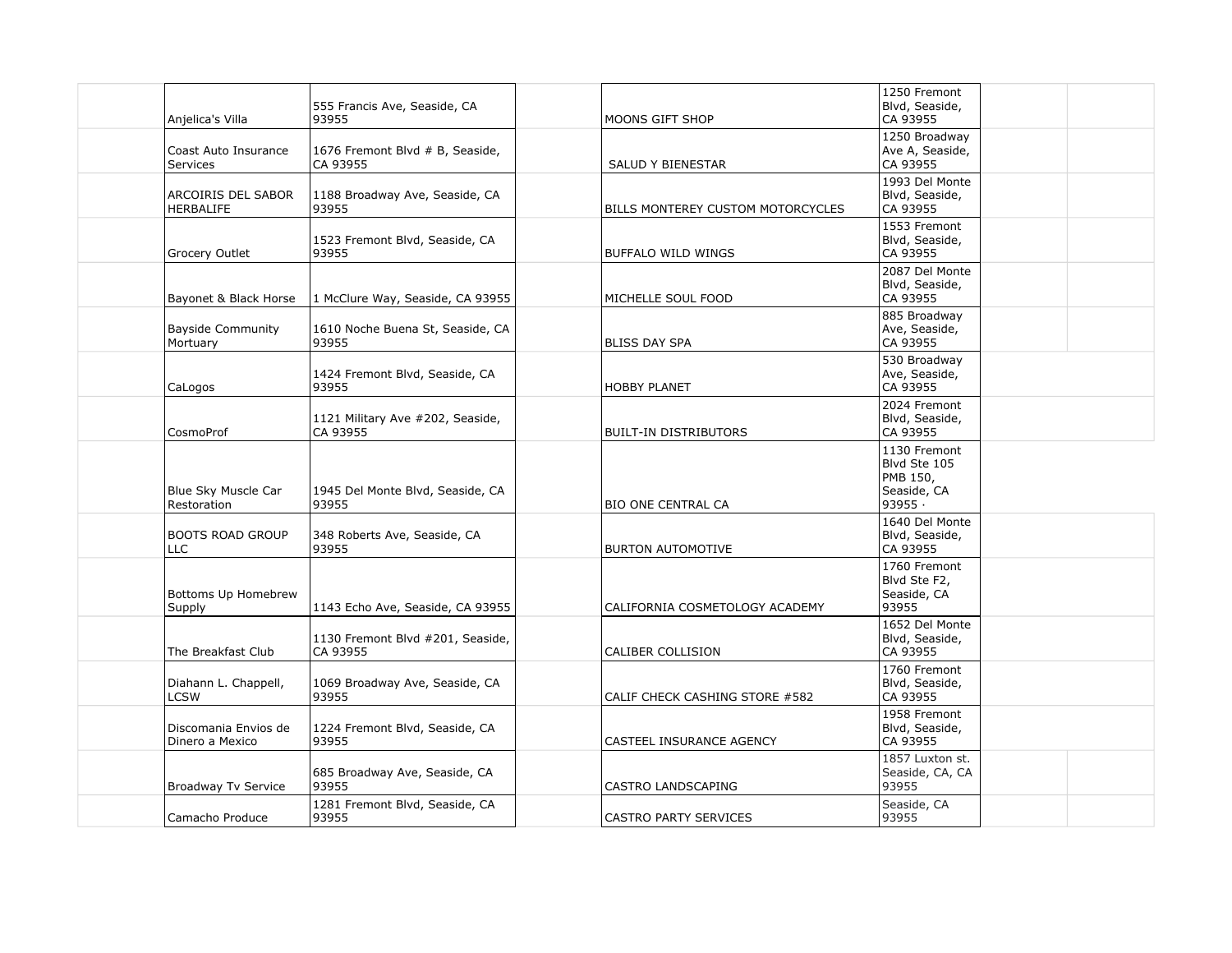|                    | Cardinale Nissan                            | 1661 Del Monte Blvd, Seaside, CA<br>93955                        | <b>CELLULAR POINT</b>                           | 1280 Fremont<br>Blvd, Seaside,<br>CA 93955                            |  |
|--------------------|---------------------------------------------|------------------------------------------------------------------|-------------------------------------------------|-----------------------------------------------------------------------|--|
|                    | Cardinale GMC                               | 2 Heitzinger Plaza, Seaside, CA<br>93955                         | <b>CELTIC FREE PRESS LLC</b>                    | 1336 Luxton St<br>Seaside, CA,<br>93955                               |  |
|                    | Audi Monterey Peninsula<br>Parts Department | 3 Heitzinger Plaza, Seaside, CA<br>93955                         | <b>CENTRAL COAST GLASS &amp; WINDOW</b>         | 677 Broadway<br>Ave, Seaside,<br>CA 93955                             |  |
|                    | Cardinale Used Cars                         | 1340 Fremont Blvd, Seaside, CA<br>93955                          | FAITH LUTHERAN CHURCH                           | 1460 Hilby Ave,<br>Seaside, CA<br>93955                               |  |
| <b>FRANCESCA</b>   |                                             | CARDINALLI STEPHEN & 1142 & 1143 Carson St, Seaside,<br>CA 93955 | CHARTWELL SCHOOL                                | 2511 Numa<br>Watson Rd,<br>Seaside, CA<br>93955                       |  |
| Crab Bucket        |                                             | 880 Broadway Ave C-5, Seaside,<br>CA 93955                       | <b>SIDE AFFECTS</b>                             | 630 Broadway<br>Ave, Seaside,<br>CA 93955                             |  |
| Beauty             | Carolin's World of                          | 1143 Echo Ave # B, Seaside, CA<br>93955                          | LAB COMMUNITY HOSPITAL OF THE MONTEREY<br>PENIN | 1130 Fremont<br><b>Boulevard Suite</b><br>101-A, Seaside,<br>CA 93955 |  |
| <b>Sheet Metal</b> | Carswell Heating and                        | 344 Roberts Ave, Seaside, CA<br>93955                            | <b>GENESIS RESIDENTIAL CENTER</b>               | 1152 Sonoma<br>Ave, Seaside,<br>CA 93955                              |  |
|                    | CHESKY BRIAN AIRBNB                         | 1431 Waring St, Seaside, CA<br>93955                             | ELM HOUSE (COMMUNITY HUMAN SERVICES)            | 1001 Elm Ave,<br>Seaside, CA<br>93955                                 |  |
|                    | Chili's Grill & Bar                         | 1349 Canyon Del Rey Blvd,<br>Seaside, CA 93955                   | COMMUNITY PARTNERSHIP FOR YOUTH                 | 775 Kimball<br>Ave, Seaside,<br>CA 93955                              |  |
| Restuarant         | Chopstix Vietnamese                         | 1868 Fremont Blvd, Seaside, CA<br>93955                          | AIRBNB COZY HOT TUB RETREAT RENTAL              | 1033 WANDA<br><b>AVE</b>                                              |  |
|                    | Heating Repairs Inc                         | Chris Wilson Plumbing & 1112 Phoenix Ave B, Seaside, CA<br>93955 | <b>CUZS SPORTSMANS CLUB</b>                     | 594 Broadway<br>Ave, Seaside,<br>CA 93955                             |  |
| Center             | Seaside Family Health                       | 1156 Fremont Blvd, Seaside, CA<br>93955                          | CYPRESS COAST FORD-LINCOLN                      | 4 Geary Plz,<br>Seaside, CA<br>93955                                  |  |
| <b>Services</b>    | Coast Auto Insurance                        | 1676 Fremont Blvd # B, Seaside,<br>CA 93955                      | CYPRESS COAST MAZDA SUBARU                      | 2 Geary Plz,<br>Seaside, CA<br>93955                                  |  |
|                    | Coastal Research Inc                        | 1400 Canyon Del Rey Blvd,<br>Seaside, CA 93955                   | D COOK CONSTRUCTION                             | 1143 Echo Ave,<br>Seaside, CA<br>93955                                |  |
| Photography        | William Coggin                              | 1130 Fremont Blvd, Seaside, CA<br>93955                          | WINGSTOP SEASIDE                                | 1951 Fremont<br>Blvd, Seaside,<br>CA 93955                            |  |
|                    | Coinstar Kiosk                              | Save Mart, 2000 California Av,<br>Seaside, CA 93955              | DEL MONTE CAFE                                  | 1642 Del Monte<br>Blvd, Seaside,<br>CA 93955                          |  |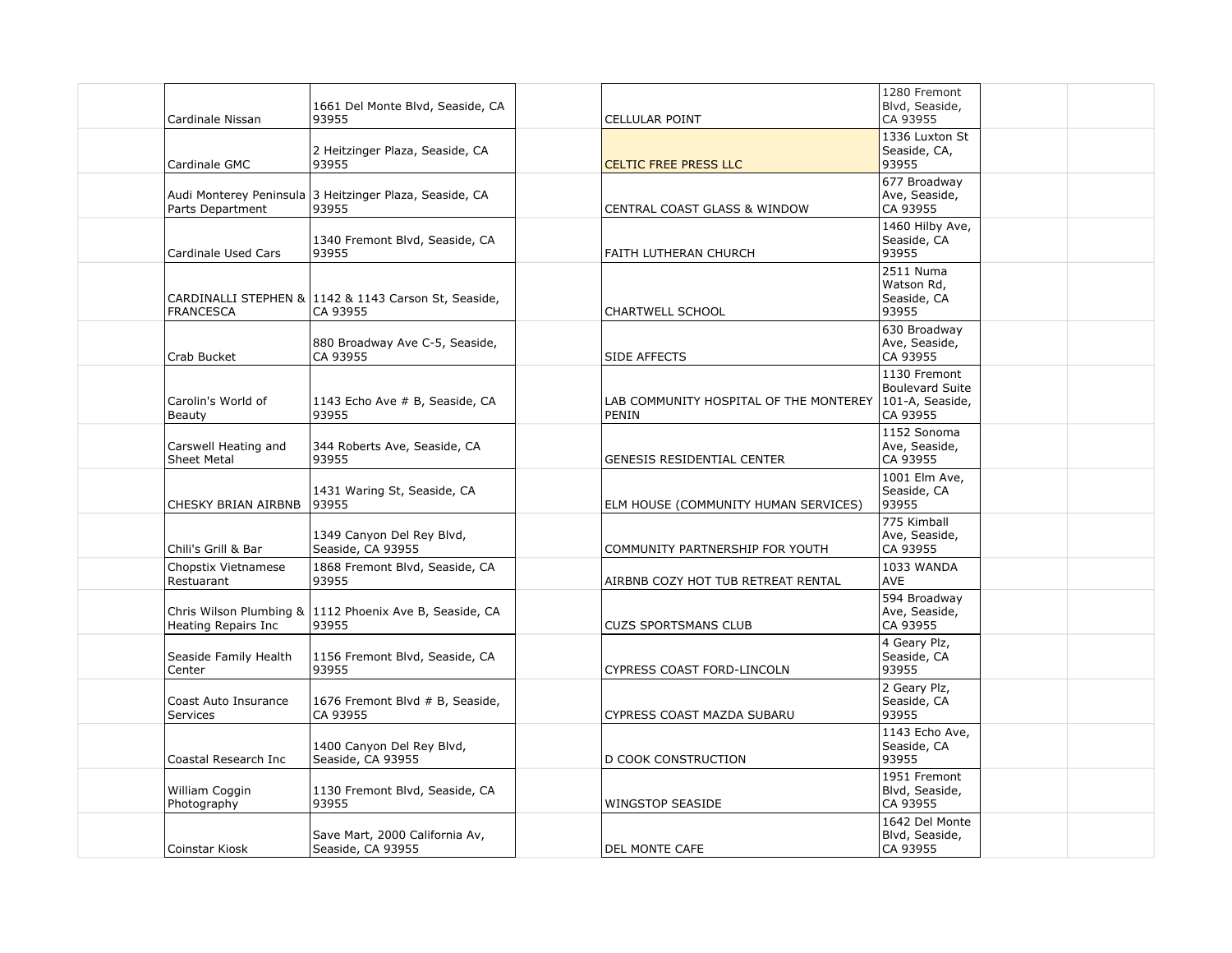| Studios Confetti                        | 905 Kimball Ave #31, Seaside, CA<br>93955       | DEL MONTE MANOR                                        | 1466 Yosemite<br>St, Seaside, CA<br>93955              |  |
|-----------------------------------------|-------------------------------------------------|--------------------------------------------------------|--------------------------------------------------------|--|
|                                         | 944-966 Amador Ave, Seaside, CA<br>93955        | DEL REY FINE PLUMING & HARDWARE                        | $\overline{575}$ Charles<br>Ave, Seaside,<br>CA 93955  |  |
| <b>EM CORPUS GRAPHIC</b><br><b>ARTS</b> | P. O. Box 1310 Seaside, California<br>93955 USA | <b>DEL SOL APARTMENTS</b>                              | 1883 BAKER<br><b>STREET</b>                            |  |
| Coyote Scoop Pet Waste<br>Removal       | 1090 ELM AVE, Seaside, CA 93955                 | EARLY DEVELOPMENT SERVICES                             | 1450 Elm Ave,<br>Seaside, CA<br>93955                  |  |
| Monterey Peninsula<br>Power Sports      | 1020 Auto Center Pkwy, Seaside,<br>CA 93955     | ECHO TOWER APARTMENTS ECHO PLAZA<br><b>INVESTMENTS</b> | 1204A ECHO<br>AVE                                      |  |
| Craig Alan White<br>Construction        | 1753 Juarez St, Seaside, CA 93955               | ECONOLODGE BAY BREEZE                                  | 2049 Fremont<br>Blvd, Seaside,<br>CA 93955             |  |
| Craven Landscaping                      | 343 Roberts Ave, Seaside, CA<br>93955           | ECONOMY INN                                            | 1131 Fremont<br>Boulevard,<br>Seaside, CA<br>93955     |  |
| <b>Cruz Tree Service</b>                | 5100 Coe Ave #121, Seaside, CA<br>93955         | ED HARGET APARTMENTS                                   | 924934 ELM<br>AVE/925<br>AMADOR AVE                    |  |
| Dependable Ben                          | 1391 Alhambra St, Seaside, CA<br>93955          | EL MIGUELENO RESTAURANT                                | 1066 Broadway<br>Ave, Seaside,<br>CA 93955             |  |
| Discovery Inn Monterey   93955          | 1106 Fremont Blvd, Seaside, CA                  | <b>ELENAS HAIR SALON</b>                               | 1534 Fremont<br>Blvd, Seaside,<br>CA 93955             |  |
| Frinckeco LLC                           | 1160 Olympia Ave, Seaside, CA<br>93955          | EMBASSY SUITES MONTEREY BAY                            | 1441 Canyon<br>Del Rey,<br>Seaside, CA<br>93955        |  |
| Frinckeco LLC                           | 425 Hamilton Ave, Seaside, CA<br>93955          | <b>EDGARS PLUMBING</b>                                 | 371 Orange Ave,<br>Seaside, CA<br>93955                |  |
| Doctors on Duty                         | 1513 Fremont Blvd e1, Seaside,<br>CA 93955      | FIESTA AUTO INSURANCE                                  | 1776 Fremont<br>Blvd Ste A,<br>Seaside, CA<br>93955    |  |
| Dollar Tree                             | 1816 Fremont Blvd, Seaside, CA<br>93955         | FILIPINO INDIAN SUPERMARKET                            | 1914 Fremont<br>Blvd, Seaside,<br>CA 93955             |  |
| YOUNG ERIC WILLIAM<br><b>TRUST</b>      | 510 Hilby Ave, Seaside, CA 93955                | FISHWIFE SEAFOOD RESTAURANT                            | 789 Trinity Ave,<br>Seaside, CA<br>93955               |  |
| Duncan's Appliance Sales 93955          | 665 Broadway Ave, Seaside, CA                   | <b>TERRA CLEANING SERVICES</b>                         | 1760 Fremont<br>Blvd Ste B200,<br>Seaside, CA<br>93955 |  |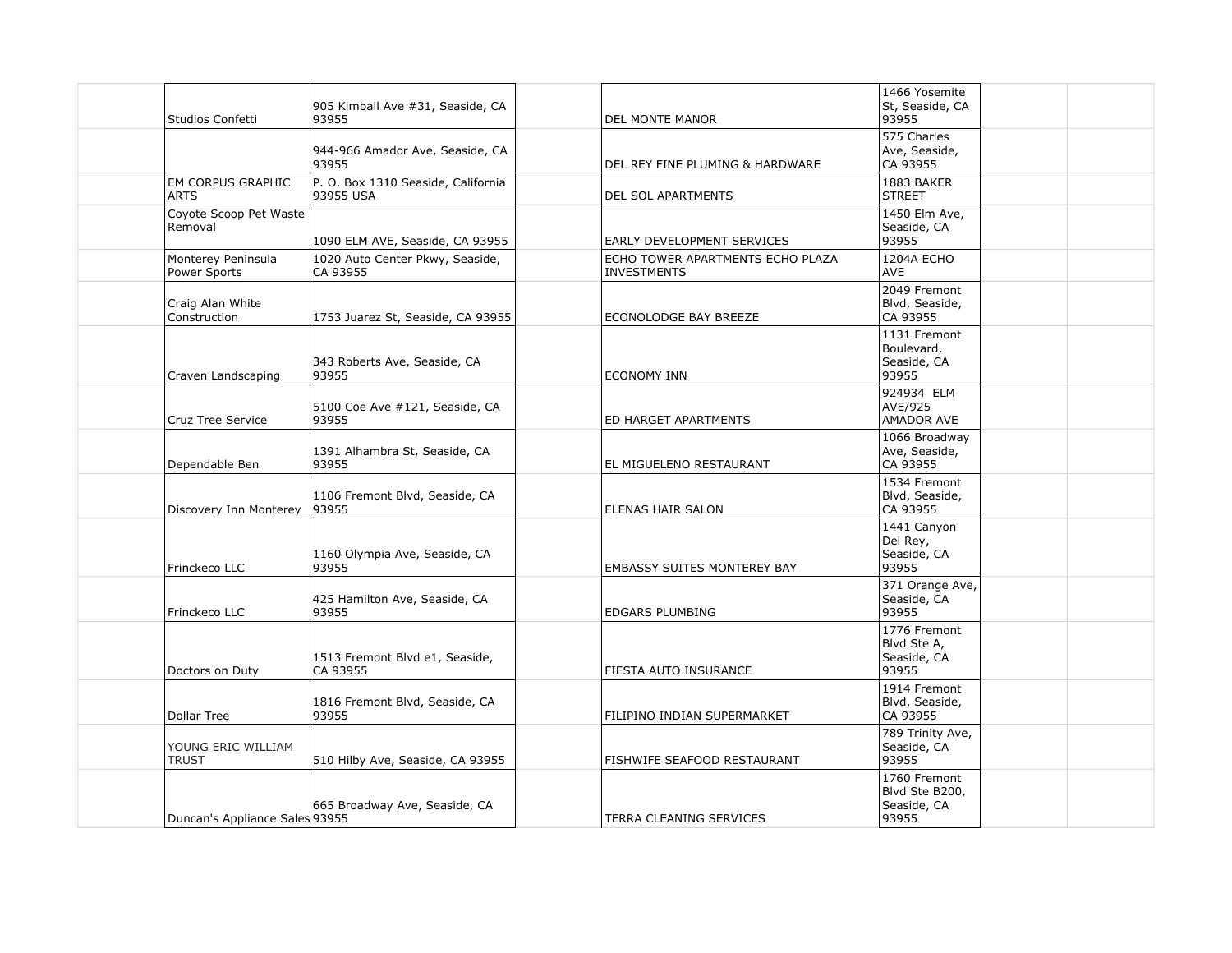|                                 | E Valdez Tree Service             | 1129 Amador Ave, Seaside, CA<br>93955                                        | MISSION MEMORIAL PARK & SEASIDE                                   | 1915 Ord Grove<br>Ave, Seaside,<br>CA 93955            |  |
|---------------------------------|-----------------------------------|------------------------------------------------------------------------------|-------------------------------------------------------------------|--------------------------------------------------------|--|
| Walgreens                       |                                   | 1055 Fremont Blvd, Seaside, CA<br>93955                                      | <b>FREMONT LIQUORS</b>                                            | 1400 Fremont<br>Blvd, Seaside,<br>CA 93955             |  |
| <b>Fancy Nails</b>              |                                   | 1760 Fremont Blvd # C4, Seaside,<br>CA 93955                                 | <b>GONZALES &amp; ASSOCIATES INSURANCE</b><br><b>SERVICES INC</b> | 1157 Fremont<br>Blvd, Seaside,<br>CA 93955             |  |
|                                 | Fantastic Janitorial Servid 93955 | 1515 Mira Monte Ave, Seaside, CA                                             | DOMINOS PIZZA                                                     | 1022 Broadway<br>Ave, $# B$ ,<br>Seaside, CA<br>93955  |  |
| California)                     |                                   | Fap Delivery Intl. (Envios 1725 Fremont Blvd Suite 103,<br>Seaside, CA 93955 | <b>GOODWILL CENTRAL COAST</b>                                     | 729 Broadway<br>Ave, Seaside,<br>CA 93955              |  |
|                                 | <b>FAUCHER ROBERT J</b>           | 1248 Olympia Ave, Seaside, CA<br>93955                                       | <b>GRANITE ROCK COMPANY</b>                                       | 1755 Del Monte<br>Blvd, Seaside,<br>CA 93955           |  |
|                                 |                                   | 1496 Santa Clara Ave, Seaside, CA<br>93955                                   | <b>GREEN MACHINE AUTOMOTIVE</b>                                   | 1629 Del Monte<br>Blvd, Seaside,<br>CA 93955           |  |
|                                 | Ferdi's Creole Restaurant 93955   | 740 Broadway Ave, Seaside, CA                                                | GREEN PARROT MOBILE HOMES PARK                                    | 835 Kimball<br>Ave, Seaside,<br>CA 93955               |  |
| <b>TRUST</b>                    | FICHTNER PETER K                  | 985 Sonoma Ave, Seaside, CA<br>93955                                         | <b>ISABELLA'S BEAUTY SALON</b>                                    | 1531 Del Monte<br>Blvd, Seaside,<br>CA 93955           |  |
| Carl's Jr.                      |                                   | 1142 Fremont Blvd, Seaside, CA<br>93955                                      | HERTZ CORPORATION                                                 | 2049 Del Monte<br>Blvd, Seaside,<br>CA 93955           |  |
| Gas n Save                      |                                   | 2000 Del Monte Blvd, Seaside, CA<br>93955                                    | MONTEREY TIRE SERVICE                                             | 1739 Del Monte<br>Blvd, Seaside,<br>CA 93955           |  |
| Gateway Lodge                   |                                   | 1909 Fremont Blvd #3128,<br>Seaside, CA 93955                                | <b>HIGHER LEVEL</b>                                               | 1440 Canyon<br>Del Rey Blvd,<br>Seaside, CA<br>93955   |  |
|                                 | Gaucher & Associates, In 93955    | 2060 Baldwin Ct, Seaside, CA                                                 | <b>HILBY DENTAL LAB</b>                                           | 915 Hilby Ave,<br>Seaside, CA<br>93955                 |  |
| George Di Peso                  | Landscaping & Design              | 1497 Highland Pl, Seaside, CA<br>93955                                       | HOLY HANDS PRIVATE HOME CARE                                      | 1190 Ord Grove<br>Ave, Seaside,<br>CA 93955            |  |
|                                 | BY THE GLASS DESIGN               | 1636 Vallejo St, Seaside, CA<br>93955                                        | HOME DEPOT                                                        | 1590 Canyon<br>Del Rey Blvd,<br>Seaside, CA<br>93955 · |  |
| <b>ECHO TOWER</b><br>LAUNDROMAT |                                   | 1204 Echo Ave, Seaside, CA 93955                                             | HONEST ENGINES                                                    | 1102 Fremont<br>Blvd, Seaside,<br>CA 93955             |  |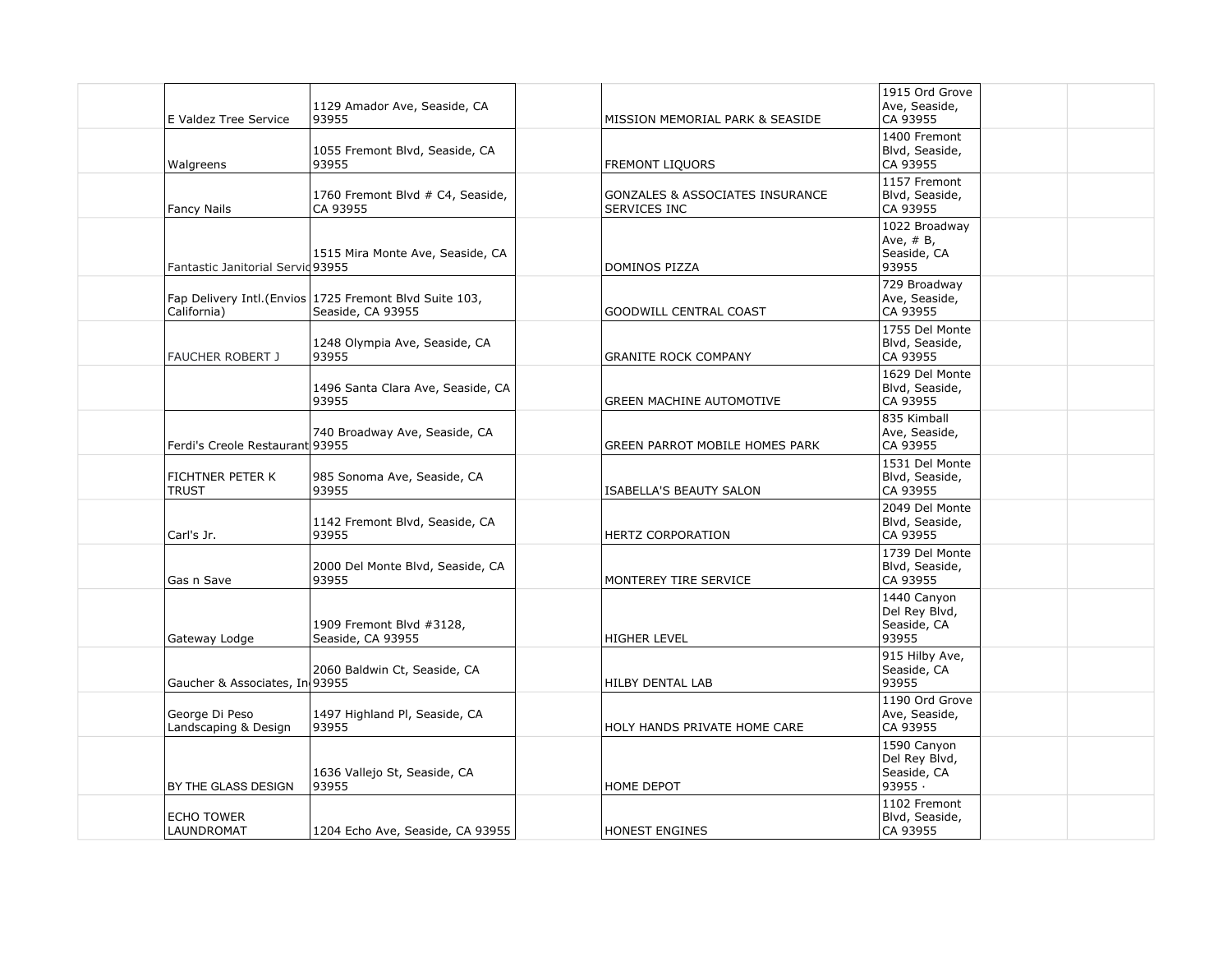| <b>Glover Enterprises</b>                      | 1676 Fremont Blvd ste f, Seaside,<br>CA 93955    | <b>HOPE SERVICES</b>                  | 1144 Fremont<br>Blvd Ste D,<br>Seaside, CA<br>93955      |  |
|------------------------------------------------|--------------------------------------------------|---------------------------------------|----------------------------------------------------------|--|
| <b>CREATIVE LANDSCAPE</b>                      | Seaside, CA 93955                                | H & R BLOCK                           | Bldg 4235,<br>Gigling Rd Unit<br>8, Seaside, CA<br>93955 |  |
| D Dash Cigarettes                              | 1130 Fremont Blvd Ste #203,<br>Seaside, CA 93955 | H & R BLOCK                           | 1167 Fremont<br>Blvd, Seaside,<br>CA 93955               |  |
| Hair Center                                    | 1928 Fremont Blvd, Seaside, CA<br>93955          | ELEGANT NAILS & SPA                   | 1130 Fremont<br>Blvd, Seaside,<br>CA 93955               |  |
| Hans Auto Repair                               | 384 Olympia Ave, Seaside, CA<br>93955            | JIMENEZ FASHION                       | 1034 Broadway<br>Ave, Seaside,<br>CA 93955               |  |
| DIAMOND H<br><b>ENTERPRISES</b>                | 1198 Broadway Ave, Seaside, CA<br>93955          | <b>JIM'S RESTAURANT</b>               | 1584 Del Monte<br>Blvd, Seaside,<br>CA 93955             |  |
| Brad's Plumbing                                | Seaside, CA 93955                                | AFTER HOUR SEWER & DRAIN              | Seaside, CA<br>93955                                     |  |
| Wakatobi Japanese Grill<br>Hibachi and Noodles | 1130 Fremont Blvd Ste 102A,<br>Seaside, CA 93955 | CAMMIE JONES ORGANIZING               | Seaside, CA<br>93955                                     |  |
| Hawk Enterprise                                | 1576 Ord Grove Ave, Seaside, CA<br>93955         | KK JEWELRY & I BROWS                  | 1268 Fremont<br>Blvd, Seaside,<br>CA 93955               |  |
| <b>HEIDI FREITAS</b><br><b>APARTMENTS</b>      | 1060 Olympia Ave, Seaside, CA<br>93955           | LA CHIQUITA MARKET INC                | 1482 Fremont<br>Blvd #4829,<br>Seaside, CA<br>93955      |  |
| <b>IBRAHIM EMAD RRI</b><br>MANAGEMENT          | 4972 Beach Wood Ct, Seaside, CA<br>93955         | LA MORENITA TORTILLERIA & MEAT MARKET | 1876 Fremont<br>Blvd, Seaside,<br>CA 93955               |  |
| Ignacio Concrete                               | Seaside, CA 93955                                | LA PRECIOSA FAMILY SUPERMARKET        | 1220 Broadway<br>Ave, Seaside,<br>CA 93955               |  |
| In-N-Out Burger                                | 1350 Del Monte Blvd, Seaside, CA<br>93955        | LA TORTUGA RESTAURANT                 | 1257 Fremont<br>Blvd, Seaside,<br>CA 93955               |  |
| Interphasic LLC                                | Seaside, CA 93955                                | <b>LABCORP</b>                        | 1173 Fremont<br>Blvd Ste B,<br>Seaside, CA<br>93955      |  |
|                                                | 1090 Fremont Blvd, Seaside, CA<br>93955          | LANDMARK AG LLC                       | 212 Lowell St,<br>Seaside, CA<br>93955                   |  |
| Jmt Construction                               | Seaside, CA 93955                                | M&E                                   | 1609 Santa<br>Barbara St,<br>Seaside, CA<br>93955        |  |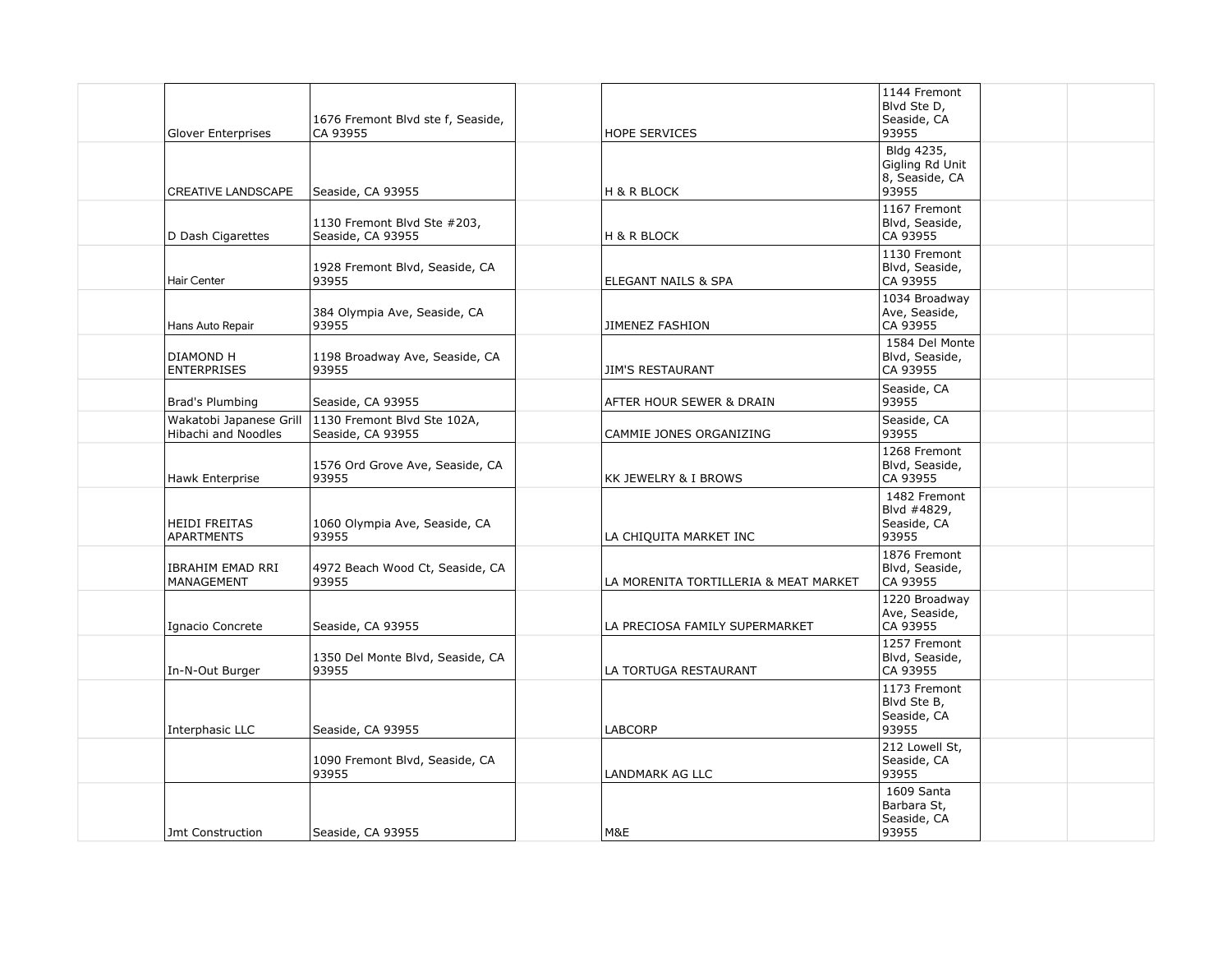| Jaguar Monterey                                                 | 1711 Del Monte Blvd, Seaside, CA<br>93955                           | MONTEREY TILE MARBLE                                  | 1314 Fremont<br>Blvd, Seaside,<br>CA 93955          |  |
|-----------------------------------------------------------------|---------------------------------------------------------------------|-------------------------------------------------------|-----------------------------------------------------|--|
| Ord Terrace Liquors                                             | 1949 Fremont Blvd, Seaside, CA<br>93955                             | MACK STOVE CO. APPLIANCE PARTS                        | 705 Broadway<br>Ave, Seaside,<br>CA 93955           |  |
| <b>BOSS MOVERS</b><br>HANDYMAN SERVICES                         | Seaside, CA 93955                                                   | STERLING PROPERTY MANAGEMENT DRE<br>SONOMA APARTMENTS | 1180 Sonoma<br>Avenue,<br>Seaside, CA<br>93955      |  |
| El Corazon De Oaxaca                                            | 1198 Broadway Ave A, Seaside, CA<br>93955                           | ORD GROVE APARTMENTS                                  | 1206 Ord Grove<br>Ave, Seaside,<br>CA 93955         |  |
| JD's Plumbing Inc                                               | 689 Francis Ave, Seaside, CA<br>93955                               | MAGIC CARPET LODGE                                    | 1875 Fremont<br>Blvd # 200,<br>Seaside, CA<br>93955 |  |
| Jet Stream ATM Inc                                              | 710 Lopez Ave, Seaside, CA 93955                                    | AMERICAN LIEN SERVICE                                 | 1184 Barbara<br>Ct, Seaside, CA<br>93955            |  |
| Service                                                         | Joy's One Stop Janitorial   1244 Broadway Ave, Seaside, CA<br>93955 | <b>MARY STYLING SALON</b>                             | 1306 Fremont<br>Blvd, Seaside,<br>CA 93955          |  |
| Jack Fox Auto Services-<br>Truck & RV                           | 590 Olympia Ave, Seaside, CA<br>93955                               | <b>MATIS BEAUTY SALON</b>                             | 1258 Fremont<br>Blvd, Seaside,<br>CA 93955          |  |
| Jose's Mexican Food                                             | 1612 Del Monte Blvd, Seaside, CA<br>93955                           | PENINSULA RADIATOR SHOP                               | 1775 Del Monte<br>Blvd, Seaside,<br>CA 93955        |  |
| Kashi Trust                                                     | 1165 Kimball Ave, Seaside, CA<br>93955                              | MATTESON AND BEERS TOWING                             | Seaside, CA<br>93955                                |  |
| <b>KFC</b>                                                      | 1175 Fremont Blvd, Seaside, CA<br>93955                             | THE AUTOMOTIVE SHOP/GOLD COAST<br><b>MOTORING</b>     | 1943 Del Monte<br>Blvd, Seaside,<br>CA 93955        |  |
| <b>KERMAN MARY ANN</b>                                          | 948 Harcourt Ave, Seaside, CA<br>93955                              | MIRACLE TOUCH                                         | 1762 Granada<br>St Seaside, CA<br>93955             |  |
| Chili's Grill & Bar                                             | 1349 Canyon Del Rey Blvd,<br>Seaside, CA 93955                      | MONT GROVE REALTY                                     | 1146 Birch Ave<br>#7, Seaside, CA<br>93955          |  |
| <b>EXCEL MAINTENANCE</b>                                        | 1069 Olympia Ave, Seaside, CA<br>93955                              | MONTEREY BAY CARPET & JANITORAL<br><b>SERVICES</b>    | P.O. Box 843<br>Seaside, CA<br>93955                |  |
| Kim's Oriental Market                                           | 777 Broadway Ave, Seaside, CA<br>93955                              | MONTEREY BAY MOTOR WORKS                              | 1875 The Mall,<br>Seaside, CA<br>93955              |  |
| <b>SUSANNE KING</b><br>JEWELRY COLLECTION                       | 4270 Peninsula Point Dr, Seaside,<br>CA 93955                       | MPVS THRIFT SHOP                                      | 655 Broadway<br>Ave, Seaside,<br>CA 93955           |  |
| Kitchen Studio of<br>Monterey Peninsula, Inc. Seaside, CA 93955 | 1096 Canyon Del Rey Blvd,                                           | <b>NEW STYLE BEAUTY SALON</b>                         | 1250 Broadway<br>Ave, Seaside,<br>CA 93955          |  |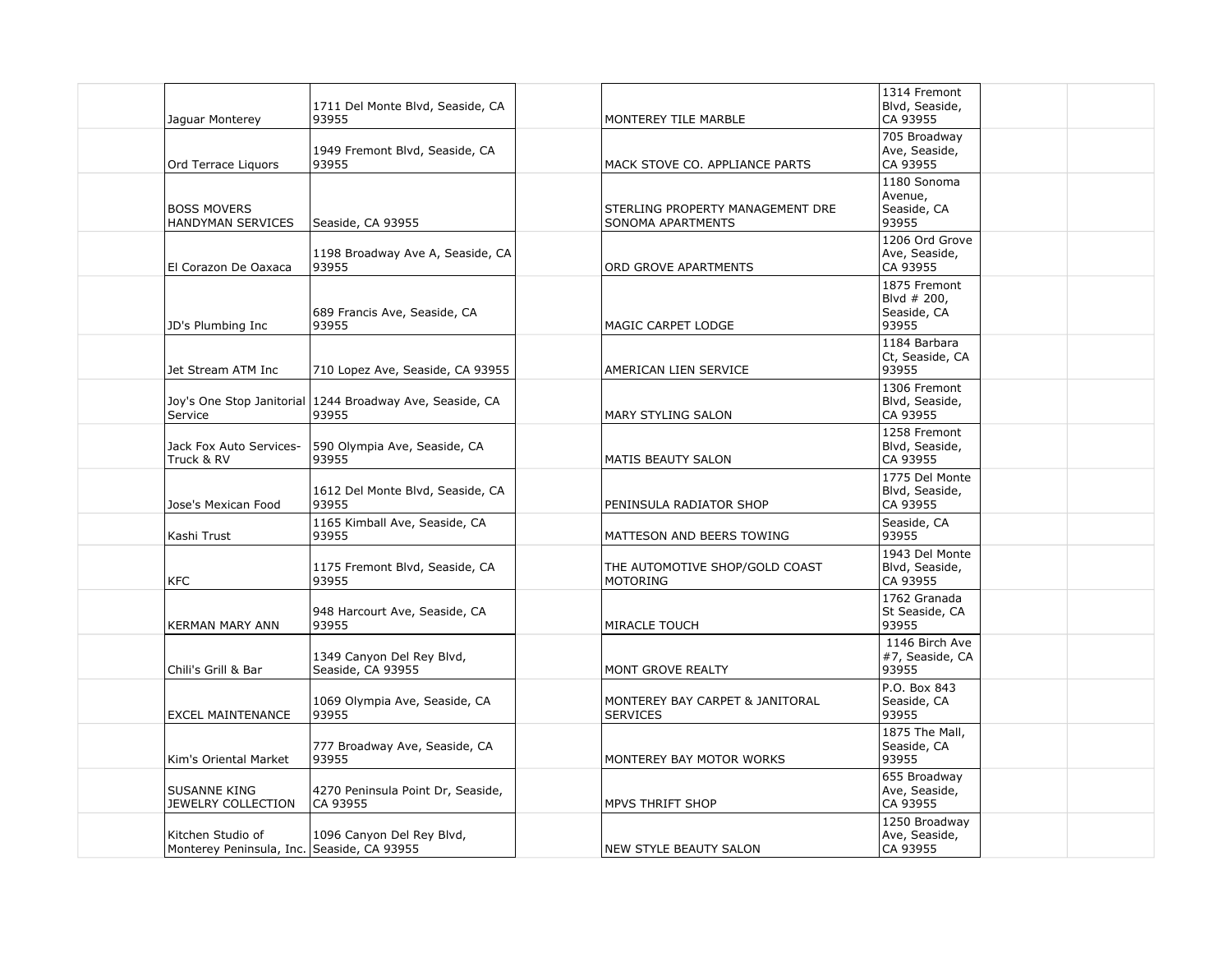| 1280 Noche<br>Lavender Brother's<br>1965 Del Monte Blvd, Seaside, CA<br>Buena, Seaside,<br>HISTORIC LANDMARK HOUSE- BED &<br>CA 93955<br>Automotive<br>93955<br><b>BREAKFAST</b><br>1780 Fremont Blvd A, Seaside, CA<br>1130 KIMBERLY<br>Doggy Day Care - An<br><b>Enrichment Center</b><br>93955<br><b>COURT</b><br>MVB ELECTRIC<br>384 Olympia<br>Ave, Seaside,<br>CA 93955<br>J & J Maintenance<br>Seaside, CA 93955<br>HANS AUTO REPAIR<br>1264 Fremont<br>1760 Fremont Blvd F3, Seaside,<br>Blvd, Seaside,<br>CA 93955<br>CA 9395<br>Leisure by Design<br>MY CANDY HOUSE<br>840 Broadway<br>1960 Fremont Blvd, Seaside, CA<br>Ave, Seaside,<br>CA 93955<br>Hair Pin Studio<br>93955<br>MYO PURE FROZEN YOGURT<br>Soto St,<br>Seaside, CA<br>1781 Del Monte Blvd, Seaside, CA<br>JEFF'S APPLIANCE REPAIR AND<br>93955<br>93955<br>Porsche Monterey<br><b>SERVICE</b><br>1270 Fremont<br>Blvd, Seaside,<br><b>NUEVA IMAGEN SALON</b><br>CA 93955<br>Lopez Tree Service<br>Seaside, CA 93955<br>1760 Fremont<br>Blvd suite h-1,<br>Seaside, CA<br>93955<br>Lori Electric<br>OLYMPIA BEAUTY SUPPLY & SALON<br>Seaside, CA 93956<br>1760 Fremont<br>Blvd c1,<br>1256 Fremont Blvd, Seaside, CA<br>Seaside, CA<br>93955<br>93955<br>Lovely Nails<br><b>OLYMPIA CLEANERS</b><br>1884 Fremont<br>1107 Fremont Blvd, Seaside, CA<br>Blvd, Seaside,<br>93955<br><b>ORIENT EXPRESS</b><br>CA 93955<br>Taqueria Zarape<br>525 Broadway<br>1494 Fremont Blvd, Seaside, CA<br>Ave, Seaside,<br>93955<br>CA 93955<br>Analy's Fashion<br>ORLANDO'S SELF-SERVICE CAR WASH<br>1286 Fremont<br>Blvd, Seaside,<br>Maria Mercedes Beauty<br>1601 Alhambra St #4304, Seaside,<br>CA 93955<br>CA 93955<br>Salon<br>OTIS AUTO SALES<br>720 Broadway<br>581 Broadway Ave, Seaside, CA<br>Ave, Seaside,<br>CA 93955<br>93955<br>Mariscos Puerto Nuevo<br>THE OVEN PIZZERIA<br>1906 Fremont<br>684 Ponderosa St, Seaside, CA<br>Blvd, Seaside,<br>93955<br>CA 93955<br>Marlow Mercedes-Werks<br>ESTHEVA AESTHETICS BY PRIYA<br>585 Hilby Ave<br>1130 Carson St, Seaside, CA<br>Seaside, CA<br><b>MARTA TERRYLEE</b><br>93955<br>93955<br>TRUST ET AL<br>DOUG PAYNE LANDSCAPING<br>1136 Carson St, Seaside, CA<br><b>MARTA TERRYLEE</b><br>Seaside, CA<br>93955<br>93955<br>TRUST ET AL<br>KEEP IT SIMPLE STUDIO<br>785 Harcourt<br>1262 Fremont Blvd, Seaside, CA<br>Ave, Seaside, |              |       |                                    |          |  |
|--------------------------------------------------------------------------------------------------------------------------------------------------------------------------------------------------------------------------------------------------------------------------------------------------------------------------------------------------------------------------------------------------------------------------------------------------------------------------------------------------------------------------------------------------------------------------------------------------------------------------------------------------------------------------------------------------------------------------------------------------------------------------------------------------------------------------------------------------------------------------------------------------------------------------------------------------------------------------------------------------------------------------------------------------------------------------------------------------------------------------------------------------------------------------------------------------------------------------------------------------------------------------------------------------------------------------------------------------------------------------------------------------------------------------------------------------------------------------------------------------------------------------------------------------------------------------------------------------------------------------------------------------------------------------------------------------------------------------------------------------------------------------------------------------------------------------------------------------------------------------------------------------------------------------------------------------------------------------------------------------------------------------------------------------------------------------------------------------------------------------------------------------------------------------------------------------------------------------------------------------------------------------------------------------------------------------------------------------------------|--------------|-------|------------------------------------|----------|--|
|                                                                                                                                                                                                                                                                                                                                                                                                                                                                                                                                                                                                                                                                                                                                                                                                                                                                                                                                                                                                                                                                                                                                                                                                                                                                                                                                                                                                                                                                                                                                                                                                                                                                                                                                                                                                                                                                                                                                                                                                                                                                                                                                                                                                                                                                                                                                                              |              |       |                                    |          |  |
|                                                                                                                                                                                                                                                                                                                                                                                                                                                                                                                                                                                                                                                                                                                                                                                                                                                                                                                                                                                                                                                                                                                                                                                                                                                                                                                                                                                                                                                                                                                                                                                                                                                                                                                                                                                                                                                                                                                                                                                                                                                                                                                                                                                                                                                                                                                                                              |              |       |                                    |          |  |
|                                                                                                                                                                                                                                                                                                                                                                                                                                                                                                                                                                                                                                                                                                                                                                                                                                                                                                                                                                                                                                                                                                                                                                                                                                                                                                                                                                                                                                                                                                                                                                                                                                                                                                                                                                                                                                                                                                                                                                                                                                                                                                                                                                                                                                                                                                                                                              |              |       |                                    |          |  |
|                                                                                                                                                                                                                                                                                                                                                                                                                                                                                                                                                                                                                                                                                                                                                                                                                                                                                                                                                                                                                                                                                                                                                                                                                                                                                                                                                                                                                                                                                                                                                                                                                                                                                                                                                                                                                                                                                                                                                                                                                                                                                                                                                                                                                                                                                                                                                              |              |       |                                    |          |  |
|                                                                                                                                                                                                                                                                                                                                                                                                                                                                                                                                                                                                                                                                                                                                                                                                                                                                                                                                                                                                                                                                                                                                                                                                                                                                                                                                                                                                                                                                                                                                                                                                                                                                                                                                                                                                                                                                                                                                                                                                                                                                                                                                                                                                                                                                                                                                                              |              |       |                                    |          |  |
|                                                                                                                                                                                                                                                                                                                                                                                                                                                                                                                                                                                                                                                                                                                                                                                                                                                                                                                                                                                                                                                                                                                                                                                                                                                                                                                                                                                                                                                                                                                                                                                                                                                                                                                                                                                                                                                                                                                                                                                                                                                                                                                                                                                                                                                                                                                                                              |              |       |                                    |          |  |
|                                                                                                                                                                                                                                                                                                                                                                                                                                                                                                                                                                                                                                                                                                                                                                                                                                                                                                                                                                                                                                                                                                                                                                                                                                                                                                                                                                                                                                                                                                                                                                                                                                                                                                                                                                                                                                                                                                                                                                                                                                                                                                                                                                                                                                                                                                                                                              |              |       |                                    |          |  |
|                                                                                                                                                                                                                                                                                                                                                                                                                                                                                                                                                                                                                                                                                                                                                                                                                                                                                                                                                                                                                                                                                                                                                                                                                                                                                                                                                                                                                                                                                                                                                                                                                                                                                                                                                                                                                                                                                                                                                                                                                                                                                                                                                                                                                                                                                                                                                              |              |       |                                    |          |  |
|                                                                                                                                                                                                                                                                                                                                                                                                                                                                                                                                                                                                                                                                                                                                                                                                                                                                                                                                                                                                                                                                                                                                                                                                                                                                                                                                                                                                                                                                                                                                                                                                                                                                                                                                                                                                                                                                                                                                                                                                                                                                                                                                                                                                                                                                                                                                                              |              |       |                                    |          |  |
|                                                                                                                                                                                                                                                                                                                                                                                                                                                                                                                                                                                                                                                                                                                                                                                                                                                                                                                                                                                                                                                                                                                                                                                                                                                                                                                                                                                                                                                                                                                                                                                                                                                                                                                                                                                                                                                                                                                                                                                                                                                                                                                                                                                                                                                                                                                                                              |              |       |                                    |          |  |
|                                                                                                                                                                                                                                                                                                                                                                                                                                                                                                                                                                                                                                                                                                                                                                                                                                                                                                                                                                                                                                                                                                                                                                                                                                                                                                                                                                                                                                                                                                                                                                                                                                                                                                                                                                                                                                                                                                                                                                                                                                                                                                                                                                                                                                                                                                                                                              |              |       |                                    |          |  |
|                                                                                                                                                                                                                                                                                                                                                                                                                                                                                                                                                                                                                                                                                                                                                                                                                                                                                                                                                                                                                                                                                                                                                                                                                                                                                                                                                                                                                                                                                                                                                                                                                                                                                                                                                                                                                                                                                                                                                                                                                                                                                                                                                                                                                                                                                                                                                              |              |       |                                    |          |  |
|                                                                                                                                                                                                                                                                                                                                                                                                                                                                                                                                                                                                                                                                                                                                                                                                                                                                                                                                                                                                                                                                                                                                                                                                                                                                                                                                                                                                                                                                                                                                                                                                                                                                                                                                                                                                                                                                                                                                                                                                                                                                                                                                                                                                                                                                                                                                                              |              |       |                                    |          |  |
|                                                                                                                                                                                                                                                                                                                                                                                                                                                                                                                                                                                                                                                                                                                                                                                                                                                                                                                                                                                                                                                                                                                                                                                                                                                                                                                                                                                                                                                                                                                                                                                                                                                                                                                                                                                                                                                                                                                                                                                                                                                                                                                                                                                                                                                                                                                                                              |              |       |                                    |          |  |
|                                                                                                                                                                                                                                                                                                                                                                                                                                                                                                                                                                                                                                                                                                                                                                                                                                                                                                                                                                                                                                                                                                                                                                                                                                                                                                                                                                                                                                                                                                                                                                                                                                                                                                                                                                                                                                                                                                                                                                                                                                                                                                                                                                                                                                                                                                                                                              |              |       |                                    |          |  |
|                                                                                                                                                                                                                                                                                                                                                                                                                                                                                                                                                                                                                                                                                                                                                                                                                                                                                                                                                                                                                                                                                                                                                                                                                                                                                                                                                                                                                                                                                                                                                                                                                                                                                                                                                                                                                                                                                                                                                                                                                                                                                                                                                                                                                                                                                                                                                              |              |       |                                    |          |  |
|                                                                                                                                                                                                                                                                                                                                                                                                                                                                                                                                                                                                                                                                                                                                                                                                                                                                                                                                                                                                                                                                                                                                                                                                                                                                                                                                                                                                                                                                                                                                                                                                                                                                                                                                                                                                                                                                                                                                                                                                                                                                                                                                                                                                                                                                                                                                                              | Joyeria Rubi | 93955 | PENINSULA WELDING & MEDICAL SUPPLY | CA 93955 |  |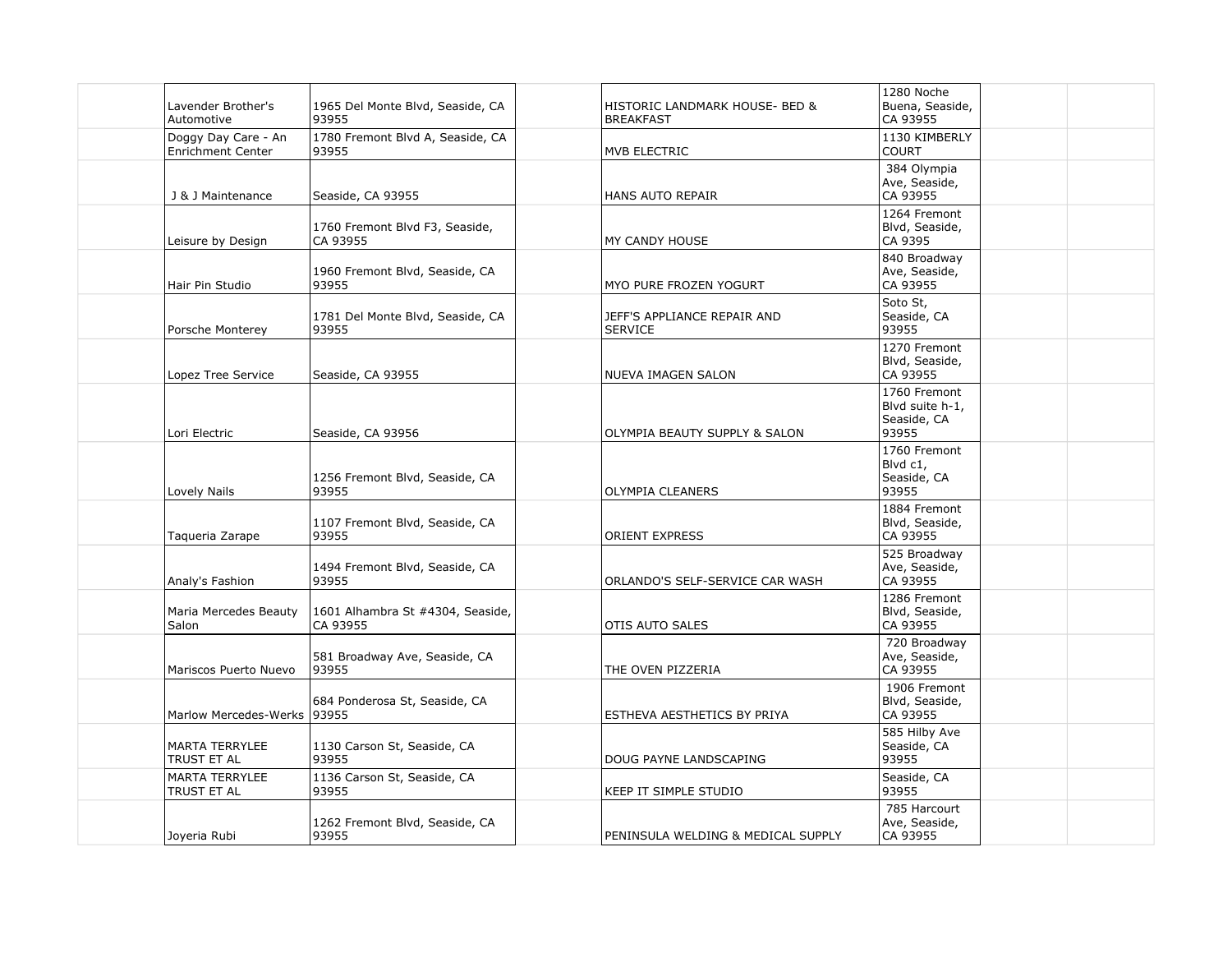| Beautiful view windows<br>cleaning profesional        | 1045 Olympia Ave #4, Seaside, CA<br>93955     | PENINSULA HYUNDAI                                         | 4A Heitzinger<br>Plaza, Seaside,<br>CA 93955        |  |
|-------------------------------------------------------|-----------------------------------------------|-----------------------------------------------------------|-----------------------------------------------------|--|
| <b>Boost Mobile</b>                                   | 1534 Fremont Blvd ste C, Seaside,<br>CA 93955 | PENINSULA CHEVROLET CADILLAC                              | 4 Heitzinger<br>Plaza, Seaside,<br>CA 93955         |  |
| Martin's Irrigation<br>Supply                         | 420 Olympia Ave, Seaside, CA<br>93955         | SEASIDE VOLKSWAGEN                                        | 1735 Auto<br>Center Pkwy,<br>Seaside, CA<br>93955   |  |
| Meadowbrook Swim &<br>Tennis at Monterey Bay          | 1553 Kimball Ave, Seaside, CA<br>93955        | SEASIDE CHRYSLER DODGE JEEP RAM                           | 3 Geary Plaza,<br>Seaside, CA<br>93955              |  |
| RGM RESIDENTIAL<br>CARE HOME                          | 1786 Luxton St Seaside, CA 93955              | THE MEATERY                                               | 1534 Fremont<br>Blvd, Seaside,<br>CA 93955          |  |
| Jztdiva Academy                                       | 1780 Fremont Blvd, Seaside, CA<br>93955       | <b>HAIR BY THE BAY</b><br><b>1646 FREMONT BLVD</b>        |                                                     |  |
| Messmer & Associates<br>Inc                           | 603 Palm Ave, Seaside, CA 93955               | POTTERS ELECTRONICS                                       | 1612 Fremont<br>Blvd, Seaside,<br>CA 93955          |  |
| Metro by T-Mobile                                     | 1159 Fremont Blvd, Seaside, CA<br>93955       | CARQUEST AUTO PARTS - PREMIUM AUTO<br><b>PARTS INC</b>    | 615 Broadway<br>Ave, Seaside,<br>CA 93955           |  |
| Mi Tierra                                             | 1000 Broadway Ave, Seaside, CA<br>93955       | PRO PAINTING SERVICE                                      | 5053 Sunset<br>Vista Dr,<br>Seaside, CA<br>93955    |  |
| MICKEL STEVEN A AND<br>AILEEN L TRUST                 | 1317 Hilby Ave, Seaside, CA<br>93955          | PUEBLO CONSTRUCTION INC                                   | 1732 Fremont<br>Blvd #200f,<br>Seaside, CA<br>93955 |  |
| Midas                                                 | 1543 Del Monte Blvd, Seaside, CA<br>93955     | STORELLI BROTHERS AUTO BODY/ BAY GLASS<br><b>SERVICES</b> | 1845 Del Monte<br>Blvd, Seaside,<br>CA 93955        |  |
| Mike's Auto Body                                      | 660 Ponderosa St, Seaside, CA<br>93955        | RIZZOS HAIR SALON                                         | 1776 Fremont<br>Blvd ste b,<br>Seaside, CA<br>93955 |  |
| Millers Carpet One Floor<br>& Home                    | 1168 Fremont Blvd, Seaside, CA<br>93955       | MARTINEZ GARDENING/LANDSCAPE INC                          | Seaside, CA<br>93955                                |  |
| Monterey Bay Pest<br>Control Inc                      | 1997 Del Monte Blvd, Seaside, CA<br>93955     | RODRIGUEZ HOUSE CLEANING                                  | Seaside, CA<br>93955                                |  |
| MONTEREY COUNTY<br>AFRICAN AMERICAN<br><b>CHAMBER</b> | 1198 Broadway Ave, Seaside, CA<br>93955       | LA OAXAQUEÑA                                              | 1021 Broadway<br>Ave, Seaside,<br>CA 93955          |  |
| Monterey County<br>Weekly                             | 668 Williams Ave, Seaside, CA<br>93955        | ROJAS GARDENING SERVICES                                  | Seaside, CA<br>93955                                |  |
| Monterey Family Dental<br>Care                        | 1249 Fremont Blvd b, Seaside, CA<br>93955     | LAS MARIAS BAR AND GRILL                                  | 1732 Fremont<br>Blvd, Seaside,<br>CA 93955          |  |
|                                                       |                                               |                                                           |                                                     |  |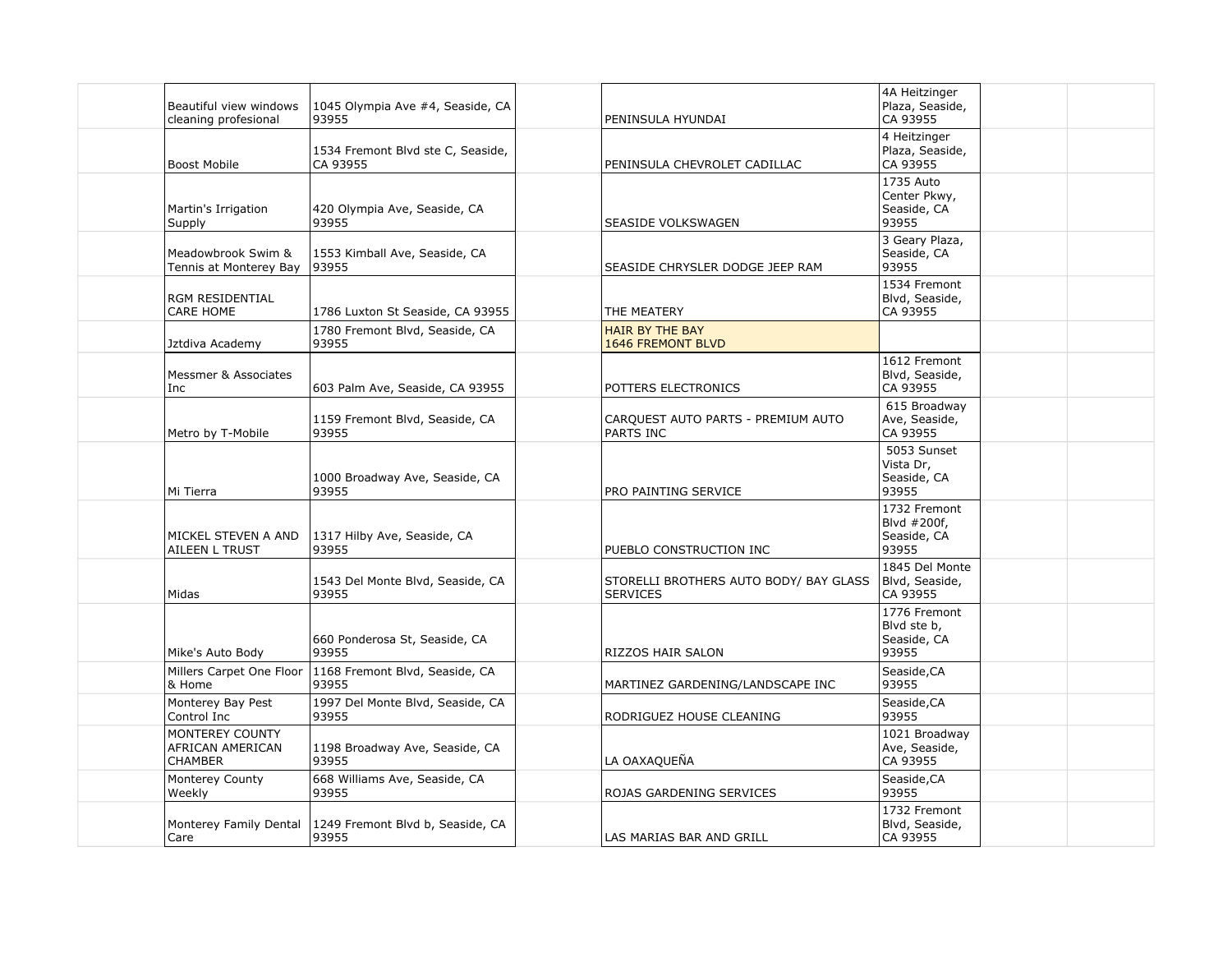| Monterey Halal Market                                 | 825 Hamilton Ave, Seaside, CA<br>93955                  | <b>ARCHER ROOFING</b>          | 700 Harcourt<br>Ave, Seaside,<br>CA 93955              |
|-------------------------------------------------------|---------------------------------------------------------|--------------------------------|--------------------------------------------------------|
| Monterey Signs                                        | 855 Broadway Ave, Seaside, CA<br>93955                  | <b>WAYSIDE GARAGE</b>          | 2003 Del Monte<br>Blvd Seaside, CA<br>93955            |
| Galdy's Sun Shine Hair<br>Studio                      | 775 A Trinity Ave, Seaside, CA<br>93955                 | THE UPS STORE                  | 1130 Fremont<br>Blvd Ste #105,<br>Seaside, CA<br>93955 |
| <b>DNM Construction</b>                               | Seaside, CA 93955                                       | OSHUN BOTANICA AND GIFTS       | 1924 Fremont<br>Blvd, Seaside,<br>CA 93955             |
| MORI AIDA I TRUST                                     | 1169 Trinity Ave, Seaside, CA<br>93955                  | SAND CASTLE INN                | 1011 La Salle<br>Ave, Seaside,<br>CA 93955             |
| Norman Naylor's<br>Kitchen & Cabinet<br>Design Center | 815 Broadway Ave, Seaside, CA<br>93955                  | OPEN GROUND STUDIOS            | 1230 Fremont<br>Blvd, Seaside,<br>CA 93955             |
| NOODLE BAR                                            | 1944 Fremont Blvd, Seaside, CA<br>93955                 | <b>SANTA FE FOODS</b>          | 1712 Fremont<br>Blvd, Seaside,<br>CA 93955             |
| PACHECO CARPET<br><b>CLEANING</b>                     | Seaside, CA 93955                                       | SANTOS JANITORIAL SERVICE      | 1270 Canyon<br>Del Rey Blvd D,<br>Seaside, CA<br>93955 |
| PACIFIC BEST INN                                      | 1141 Fremont Blvd, Seaside, CA<br>93955                 | SASAKI BROTHERS                | 1490 Del Monte<br>Blvd #B,<br>Seaside, CA<br>93955     |
| PACIFIC SMOG                                          | 2039 Del Monte Blvd, Seaside, CA<br>93955               | <b>SC STUDIOS</b>              | 1613-B Del<br>Monte Blvd<br>Seaside, CA<br>93955       |
| PALERMO BAKERY CO<br><b>INC</b>                       | 1620 Fremont Blvd, Seaside, CA<br>93955                 | SCHROEDER'S AUTOMOTIVE MACHINE | 615 Broadway<br>Ave, Seaside,<br>CA 93955              |
| PANDA EXPRESS #981                                    | 1968 Del Monte Blvd, Seaside, CA<br>93955               | <b>SCISSOR SHACK</b>           | 1242 Fremont<br>Blvd, Seaside,<br>CA 93955             |
| <b>PARADISE NAILS</b>                                 | 1918 Fremont Blvd, Seaside, CA<br>93955                 | <b>SEALAMP INN</b>             | 2201 Del Monte<br>Blvd, Seaside,<br>CA 93955           |
| PARIS BAKERY                                          | 1232 Broadway Ave, Seaside, CA<br>93955                 | SHERWIN-WILLIAMS PAINT STORE   | 1121 Military<br>Ave Ste 204,<br>Seaside, CA<br>93955  |
| PRETTY BY PERRY                                       | Shear Heaven, 1534 Del Monte<br>Blvd, Seaside, CA 93955 | SHIPP HARMONY HS ACCOUNTING    | Seaside, CA<br>93955                                   |
| ROYAL NAILS AND SPA                                   | 2315 Fremont St Seaside, CA<br>93955                    | SILKSCREEN EXPRESS             | 1550 Hillsdale<br>St, Seaside, CA<br>93955             |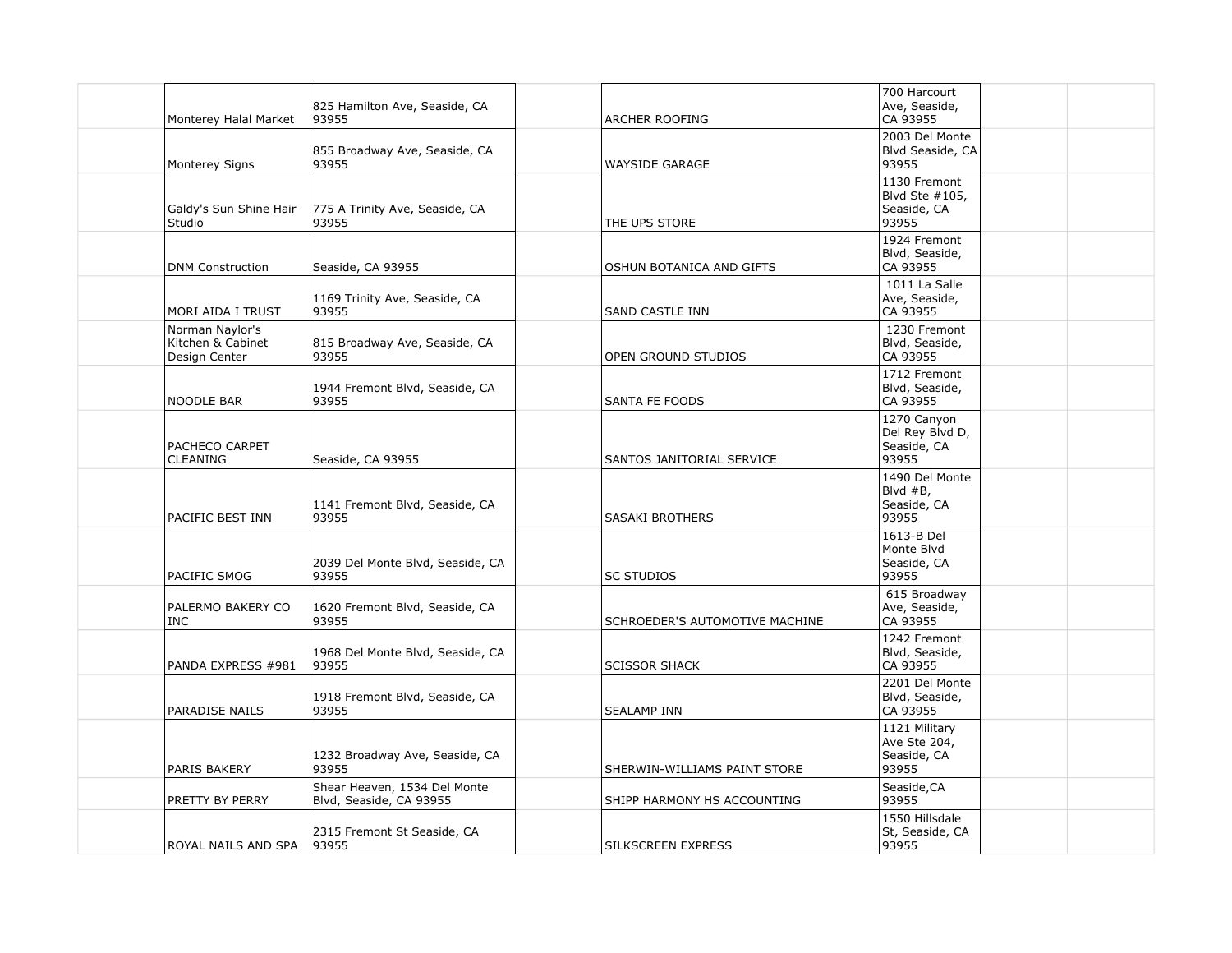| PERFECT UNION<br>RECREATIONAL<br>MARIJUANA                   | 840 Broadway Ave Ste B-4,<br>Seaside, CA 93955 | <b>BROADWAY MARKET</b>                | 1098 Broadway<br>Ave, Seaside,<br>CA 93955              |  |
|--------------------------------------------------------------|------------------------------------------------|---------------------------------------|---------------------------------------------------------|--|
| MONTEREY PSYCHIC<br><b>CENTER</b>                            | 1351 Fremont Blvd, Seaside, CA<br>93955        | <b>SKIPS AUTO PARTS &amp; MACHINE</b> | 1490 Del Monte<br>Blvd, Seaside,<br>CA 93955            |  |
| PLANNED PARENTHOOD<br><b>MAR MONTE</b><br><b>INC</b>         | 625 Hilby Ave, Seaside, CA 93955               | SMART & FINAL #455                    | 1560 Canyon<br>Del Rey Blvd,<br>Seaside, CA<br>93955    |  |
| RAYNE OF MONTEREY<br><b>INC</b>                              | 1050 Broadway Ave # B, Seaside,<br>CA 93955    | SEASIDE LIQUORS                       | 1290 Broadway<br>Ave, Seaside,<br>CA 93955              |  |
| REDBOX AUTOMATED<br><b>RETAIL LLC</b>                        | 1391 Fremont Blvd, Seaside, CA<br>93955        | SOCCERKRAZE                           | 1121 Military<br>Ave, Seaside,<br>CA 93955              |  |
| REDBOX AUTOMATED<br>RETAIL LLC                               | 1212 Fremont Blvd, Seaside, CA<br>93955        | STORELLI BROS AUTO BODY/GLASS         | 1845 Del Monte<br>Blvd, Seaside,<br>CA 93955            |  |
| <b>REGGIE'S CARS</b>                                         | 305 Amador Ave, Seaside, CA<br>93955           | MANGOLD PROPERTY- APARTMENTS          | 1251 Playa Ave,<br>Seaside, CA<br>93955                 |  |
| CAROL OLIVA<br><b>PHOTOGRAPHY</b>                            | Seaside, CA 93955                              | SUBWAY/BASKIN ROBBINS                 | 1534 Fremont<br>Blvd D, Seaside,<br>CA 93955            |  |
| RIPARETTI ROOFING<br><b>INC</b>                              | 5035 Peninsula Point Dr, Seaside,<br>CA 93955  | SULLIVANS TIRES INC                   | 1730 The Mall,<br>Seaside, CA<br>93955                  |  |
| S & H CAR COLOR INC                                          | 1583 Del Monte Blvd, Seaside, CA<br>93955      | ACCU DENTAL AND ORTHODONTICS          | 1513 Fremont<br>Blvd $#E2$ ,<br>Seaside, CA<br>93955    |  |
| SALAZAR AUTO REPAIR                                          | 1550 Fremont Blvd, Seaside, CA<br>93955        | CENTRAL COAST DENTAL CARE             | 1130 Fremont<br>Blvd #106,<br>Seaside, CA<br>93955      |  |
| THE SALVATION ARMY<br><b>GOOD SAMARITAN</b><br><b>CENTER</b> | 800 Scott St, Seaside, CA 93955                | SUN BAY APARTMENTS C/O MANAGER        | 5200 Coe Ave,<br>Seaside, CA<br>93955                   |  |
| SAMMY AUTO SMOG<br>AND REPAIR                                | 1644 Del Monte Blvd, Seaside, CA<br>93955      | <b>SUN STREET CENTERS</b>             | 1760 Fremont<br>Blvd. Suite E1,<br>Seaside, CA<br>93955 |  |
| <b>ARCO</b>                                                  | 1550 Fremont Blvd, Seaside, CA<br>93955        | SUPERIOR ELECTRIC & ELECTRONIC        | 726 Broadway<br>Ave, Seaside,<br>CA 93955               |  |
| <b>SEASIDE CLEANERS</b>                                      | 1169 Fremont Blvd, Seaside, CA<br>93955        | SWEET DREAMS DELIGHT BAKERY           | 1267 Broadway<br>Ave, Seaside,<br>CA 93955              |  |
| <b>SEASIDE FLORIST</b>                                       | 695 Broadway Ave, Seaside, CA<br>93955         | TITO AND ARI PAINTING AND DECORATING  | 1677 Highland<br>St, Seaside, CA                        |  |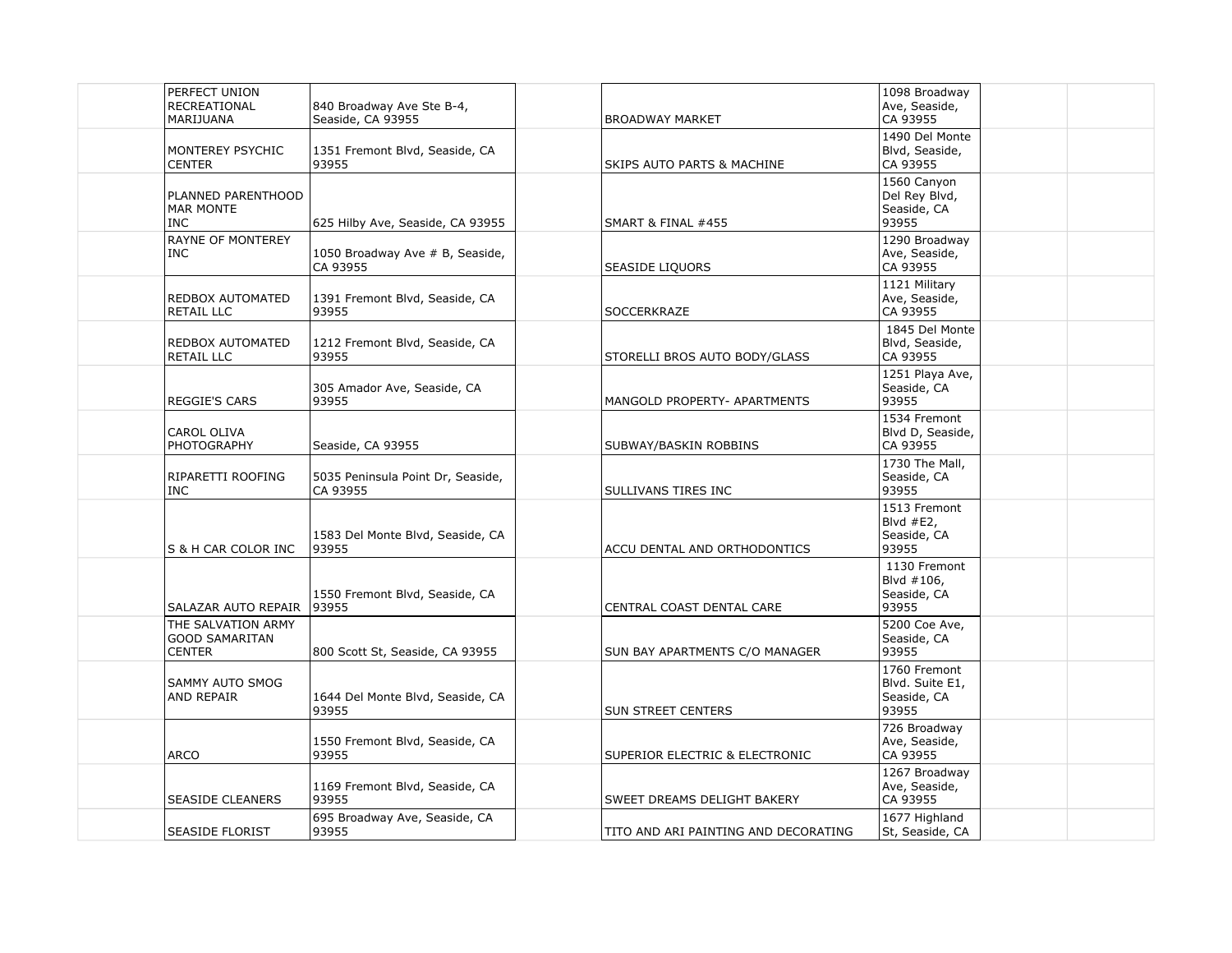| SEASIDE GARDEN<br>CENTER                           | 1177 San Pablo Ave, Seaside, CA<br>93955       | TOPPERS PAINTING AND DECORATING                    | 1125 Ricardo Ct<br>Seaside, CA<br>93955             |  |
|----------------------------------------------------|------------------------------------------------|----------------------------------------------------|-----------------------------------------------------|--|
| SEASIDE INN                                        | 1986 Del Monte Blvd, Seaside, CA<br>93955      | PATRICIO'S CLEANING SERVICES                       | Seaside, CA<br>93955                                |  |
| SEASIDE LAUNDROMAT                                 | 1984 Fremont Blvd, Seaside, CA<br>93955        | TRAILER TERRACE MOBILE PARK                        | 1206 La Salle<br>Ave #81,<br>Seaside, CA<br>93955   |  |
| <b>SEASIDE MOBILE</b><br><b>ESTATES</b>            | 1146 Birch Ave #94, Seaside, CA<br>93955       | CORONEL CLEANING COMPANY                           | 5100 Coe Ave<br>SPC 89,<br>Seaside, CA<br>93955     |  |
| <b>SEASIDE TRADING</b><br>POST INC                 | 743 Broadway Ave, Seaside, CA<br>93955         | <b>VETS ETC LLC</b>                                | 1760 Fremont<br>Blvd, Seaside,<br>CA 93955          |  |
| ROOSTER HAULING                                    | 1153 Waring St, Seaside, CA<br>93955           | THE VITAMIN SHOPPE                                 | 1962 Del Monte<br>Blvd, Seaside,<br>CA 93955        |  |
| PRIME TIME NUTRITION<br>#564                       | 1926 Fremont Blvd, Seaside, CA<br>93955        | <b>MAL'S MARKET</b>                                | 1264 Noche<br>Buena St,<br>Seaside, CA<br>93955     |  |
| <b>KAR TUNES AUTO</b><br><b>STEREO &amp; ALARM</b> | 767 Broadway Ave, Seaside, CA<br>93955         | <b>APTS</b>                                        | 1186 Phoenix<br>Ave, Seaside,<br>CA 93955           |  |
| MONTEREY CUSTOM<br><b>TILE</b>                     | 5100 Coe Ave, Seaside, CA 93955                | CHRIS WALTONS PLUMBING & HEATING INC               | 1112 Phoenix<br>Ave B, Seaside,<br>CA 93955         |  |
| <b>STACKS RYAN</b><br>MARINA AUTO STEREO           | 1605 Del Monte Blvd, Seaside, CA<br>93955      | WENDYS                                             | 1180 Fremont<br>Blvd, Seaside,<br>CA 93955          |  |
| <b>GERMAN RESTRUANT</b><br><b>STAMMTISCH</b>       | 1204 Echo Ave, Seaside, CA 93955               | <b>WHEELER CHRIS</b><br>CHRIS WHEELER CONSTRUCTION | 2060 Lassen St<br>Seaside, CA<br>93955              |  |
| STAPLES THE OFFICE<br><b>SUPERSTORE</b>            | 1550 Canyon Del Rey Blvd,<br>Seaside, CA 93955 | <b>WOLFYS ROOFING</b>                              | 1291 Wanda<br>Ave, Seaside,<br>CA 93955             |  |
| <b>STARBUCKS COFFEE</b><br>#9869                   | 1504 Canyon Del Rey Blvd,<br>Seaside, CA 93955 | HARUMI JAPANESE RESTAURANT                         | 1760 Fremont<br>Blvd $#4$ ,<br>Seaside, CA<br>93955 |  |
| <b>STARBUCKS COFFEE</b>                            | 1742 Fremont Blvd, Seaside, CA<br>93955        | SARITAS MEXICAN RESTAURANT                         | 1936 Fremont<br>Blvd, Seaside,<br>CA 93955          |  |
| <b>JET'S ELECTRICAL</b><br>INSTALLATION INC        | 607 Charles Ave STE F, Seaside,<br>CA 93955    | DEJA BLUE                                          | 500 Broadway<br>Ave, Seaside,<br>CA 93955           |  |
| <b>BODY SUITE MASSAGE</b><br><b>THERAPY</b>        | 607 Charles Ave D, Seaside, CA<br>93955        | AUTOMOTIVE SERVICE CENTER OF SEASIDE               | 1624 Del Monte<br>Blvd, Seaside,<br>CA 93955        |  |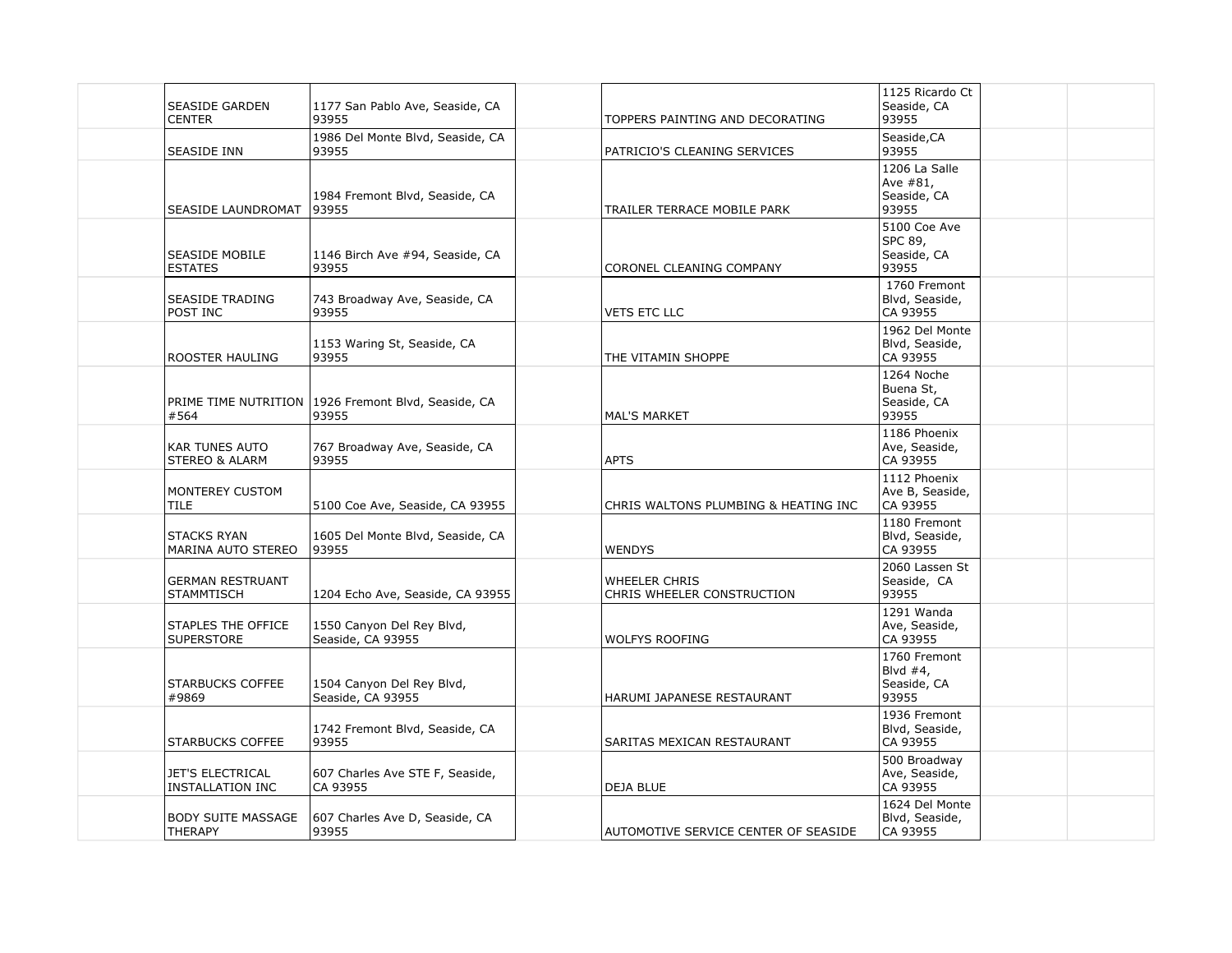| <b>MONTEREY BAY</b><br><b>ENGINEERS INC</b>                         | 607 Charles Ave B, Seaside, CA<br>93955        | MESA DENTAL LABORATORY/TAXI CAB<br><b>SERVICE</b>    | 561 Palm Ave,<br>Seaside, CA<br>93955<br>561 Palm Ave #<br>100, Seaside,<br>CA 93955 |  |
|---------------------------------------------------------------------|------------------------------------------------|------------------------------------------------------|--------------------------------------------------------------------------------------|--|
| THE ORIENT<br><b>RESTAURANT</b>                                     | 1760 Fremont Blvd, Seaside, CA<br>93955        | DEPARTMENTR OF DEFENSE CENTER<br><b>MONTEREY BAY</b> | 400 Gigling Rd,<br>Seaside, CA<br>93955                                              |  |
| THE VILLAGE PROJECT<br><b>INC</b>                                   | 1069 Broadway Ave # 201,<br>Seaside, CA 93955  | MONTEREY PAINT TONES                                 | 1356 Elm Ave,<br>Seaside, CA<br>93955                                                |  |
| THORNE ELECTRIC                                                     | SEASIDE, CA 93955                              | <b>VORTECS AUTO BODY</b>                             | 1523 Del Monte<br>Blvd, Seaside,<br>CA 93955                                         |  |
| TILE STUDIO INC THE                                                 | 1100 Canyon Del Rey Blvd,<br>Seaside, CA 93955 | A TO Z RENTAL CENTER                                 | 1173 Echo Ave,<br>Seaside, CA<br>93955                                               |  |
| <b>FURNITURE AVENUE</b>                                             | 4235 Gigling Rd #4, Seaside, CA<br>93955       | <b>STROUSE &amp; SONS GLASS</b>                      | 1333 Fremont<br>Blvd, Seaside,<br>CA 93955                                           |  |
| TURTLE BAY TAQUERIA                                                 | 1301 Fremont Blvd, Seaside, CA<br>93955        | ABEL'S MOBILE RV WASH                                | 1210 Echo Ave,<br>Seaside, CA<br>93955<br>PO BOX 994<br>SEASIDE CA                   |  |
| LEE'S VIDEO & LIQUOR   93955                                        | 1155 Fremont Blvd, Seaside, CA                 | AMERICAN SUPPLY CO                                   | 1033 Broadway<br>Ave, Seaside,<br>CA 93955                                           |  |
| <b>BOTTOMS UP</b><br><b>HOMEBREW SUPPLY</b>                         | 1143 Echo Ave, Seaside, CA 93955               | ROD ROS GAS FOOD MART                                | 1898 Fremont<br>Blvd, Seaside,<br>CA 93955                                           |  |
| MID-CAL HEATING,<br><b>SHEET METAL &amp;</b><br><b>GUTTERS INC.</b> | 1143 Echo Ave ste f, Seaside, CA<br>93955      | ARCO GAS                                             | 1550 Fremont<br>Blvd, Seaside,<br>CA 93955                                           |  |
| CAROLIN'S WORLD OF<br><b>BEUTY</b>                                  | 1143 Echo Ave # B, Seaside, CA<br>93955        | ANDERSON'S MONTEREY BAY FLOORS                       | 1054 Haviland<br>Terrace,<br>Seaside, CA<br>93955                                    |  |
| <b>VANS TAILORING &amp;</b><br><b>ALTERATION</b>                    | 1586 Del Monte Blvd, Seaside, CA<br>93955      | ANJELICA'S VILLA                                     | 555 Francis Ave,<br>Seaside, CA<br>93955                                             |  |
| Oscar Vargas<br>Construction Inc                                    | SEASIDE, CA                                    | ANTIQUE AUTO RESTORATION                             | 1975 Del Monte<br>Blvd, Seaside,<br>CA 93955                                         |  |
| INICIA UN DIA FELIZ                                                 | 722 Broadway Seaside, CA 93955                 | CHRIS DINNER HEATING INC.                            | 720 Dias Ave,<br>Sand City, CA<br>93955                                              |  |
| <b>SUN FOOT MASSAGE</b>                                             | 1173 Fremont Blvd, Seaside, CA<br>93955        | ARTELLAN CONSTRUCTION                                | 1389 Ord Grove<br>Ave, Seaside,<br>CA 93955                                          |  |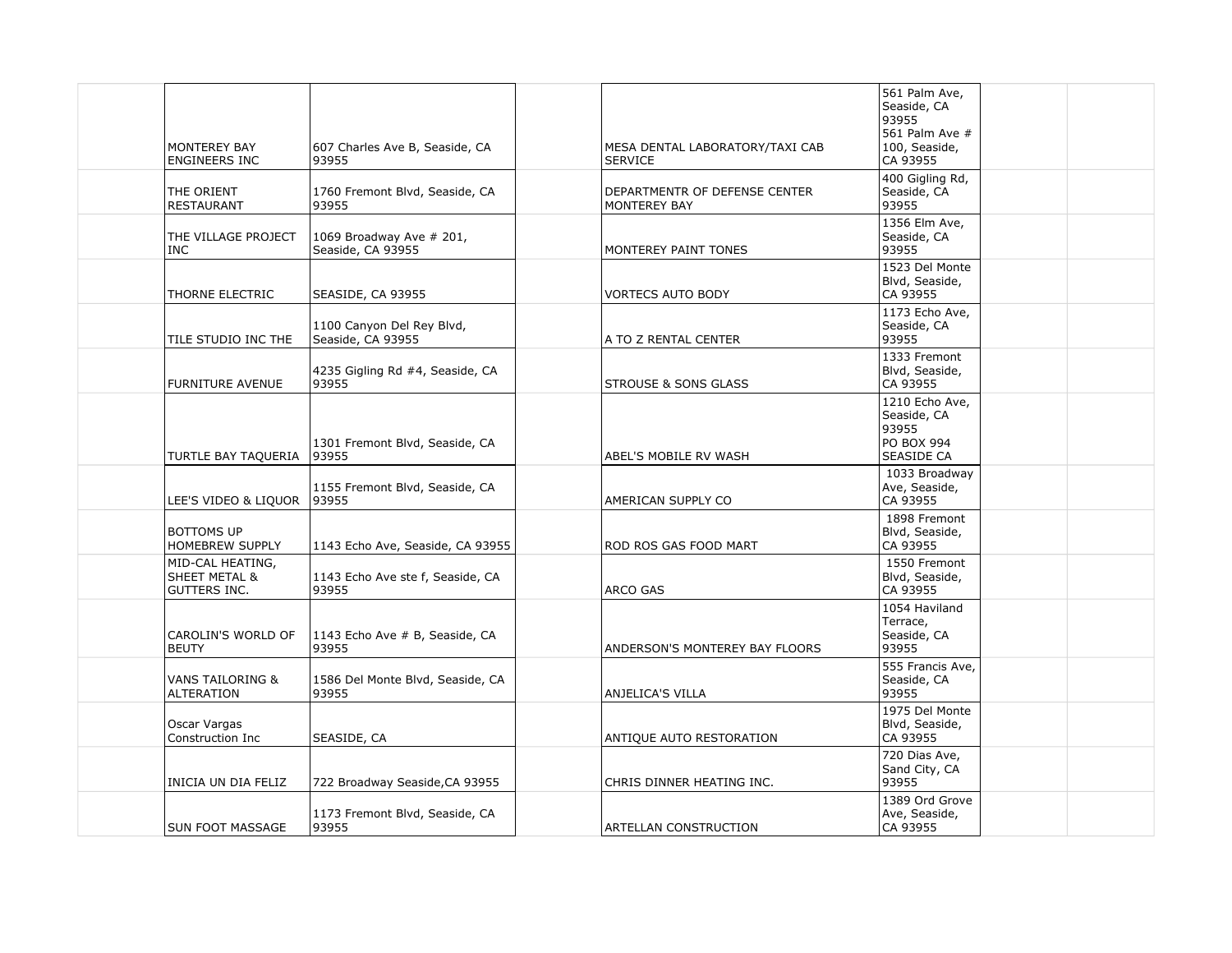| <b>LUCKY BAMBOO</b>                         | 1784 Fremont Blvd, Seaside, CA<br>93955                             | ARTS COUNCIL FOR MONTEREY COUNTY | 1123 Fremont<br>Blvd suite c,<br>Seaside, CA<br>93955 |  |
|---------------------------------------------|---------------------------------------------------------------------|----------------------------------|-------------------------------------------------------|--|
| ZIMATLAN BAKERY                             | 1291 Fremont Blvd, Seaside, CA<br>93955                             | SARAH BANON MOBILE NOTARY        | Seaside, CA<br>93955                                  |  |
| <b>SEASIDE GROCERY</b><br><b>OUTLET</b>     | 1523 Fremont Blvd, Seaside, CA<br>93955                             | EL CHAPULIN OAXAQUENO            | 1260 Fremont<br>Blvd, Seaside,<br>CA 93955            |  |
| ORGANICALLY ELEGANT   Seaside, CA 93955     |                                                                     | <b>CARLS JR #803</b>             | 1142 Fremont<br>Blvd, Seaside,<br>CA 93955            |  |
| AIRBNB COZY SEASIDE<br>COTTAGE              | 1538 Hilby Ave, Seaside, CA<br>93955                                | PDO FOOD MART                    | 2000 Del Monte<br>Blvd, Seaside,<br>CA 93955          |  |
| <b>BAYONET &amp; BLACK</b><br><b>HORSE</b>  | 1 McClure Way, Seaside, CA 93955                                    | <b>GATEWAY LODGE</b>             | 1909 Fremont<br>Blvd #3128,<br>Seaside, CA<br>93955   |  |
| <b>JUSTIN RUSSO GOLF</b>                    | 1 McClure Way, Seaside, CA 93955                                    | PAUL GAUCHER & ASSOCIATES        | 2060 Baldwin<br>Ct, Seaside, CA<br>93955              |  |
| BAYSHORE PLUMBING                           | 1267 Olympia Ave, Seaside, CA<br>93955                              | ECHO TOWER LAUNDROMAT            | 1204 Echo Ave<br>Seaside, CA<br>93955                 |  |
| <b>BAYSIDE COMMUNITY</b><br><b>MORTUARY</b> | 1610 Noche Buena St, Seaside, CA<br>93955                           | DOMINOS PIZZA                    | 1022 Broadway<br>Ave B, Seaside,<br>CA 93955          |  |
| <b>FARM INSUARANCE</b>                      | INDY MAHINDRU STATE   1780 Fremont Blvd ste g, Seaside,<br>CA 93955 | HAN KOOK MARKET                  | 1872 Fremont<br>Blvd, Seaside,<br>CA 93955            |  |
| <b>EL MILAGRO</b>                           | 1780 Fremont Blvd, Seaside, CA<br>93955                             | SUSAN'S SEASIDE SPA              | 775 Broadway<br>Ave, Seaside,<br>CA 93955             |  |
| DOGGY DAY CARE                              | 1780 Fremont Blvd A, Seaside, CA<br>93955                           | KITCHEN STUDIO                   | 1096 Canyon<br>Del Rey Blvd,<br>Seaside, CA<br>93955  |  |
| PAPA CHEVO'S TACO<br><b>SHOP</b>            | 1760 Fremont Blvd A2 F1, Seaside,<br>CA 93955                       | ERIK'S DELI CAFE                 | 840 Broadway<br>Ave, Seaside,<br>CA 93955             |  |
| PENINSULA VACUUM                            | 704 Broadway Ave, Seaside, CA<br>93955                              | <b>MCDONALDS</b>                 | 1516 Canyon<br>Del Rey Blvd,<br>Seaside, CA<br>93955  |  |
| <b>KRISTI BAILEY</b><br>PARALEGAL SERVICES  | Seaside, CA 93955                                                   | THE HEM NUTRITION                | 704b Broadway<br>Ave, Seaside,<br>CA 93955            |  |
| <b>BALDEMIRO'S TACO</b><br><b>SHOP</b>      | 2008 Fremont Blvd, Seaside, CA<br>93955                             | <b>GUSTO PIZZERIA AND PASTA</b>  | 1901 Fremont<br>Blvd, Seaside,<br>CA 93955            |  |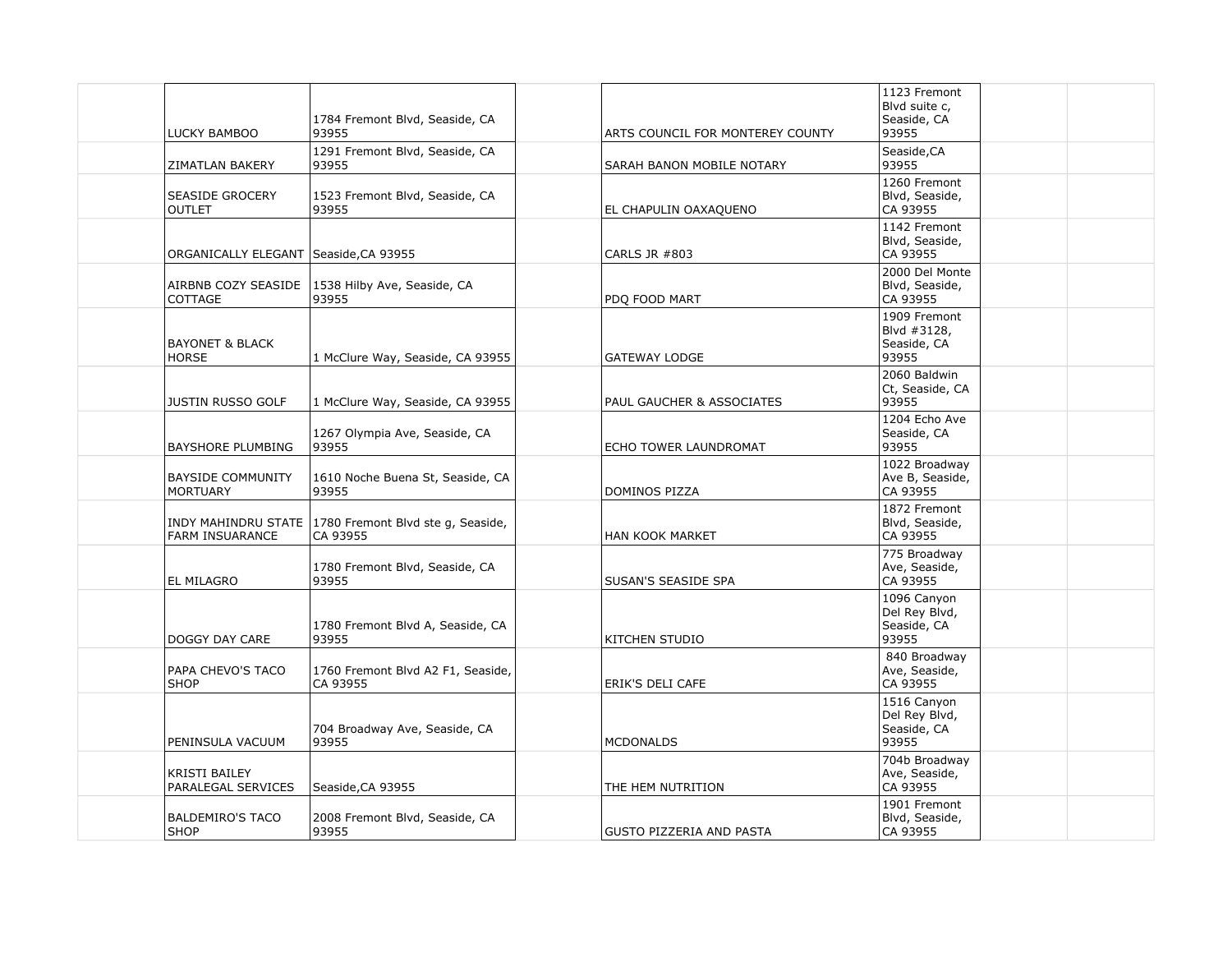| PRESIDIO OF         | MONTEREY HOUSING                   | 1460 Hilby Ave, Seaside, CA<br>93955                           | PRASAD ELECTRIC INC                              | 1405 Yosemite<br>St, Seaside, CA<br>93955     |  |
|---------------------|------------------------------------|----------------------------------------------------------------|--------------------------------------------------|-----------------------------------------------|--|
|                     | COUNTERPOINT COFFEE   93955        | 565 Broadway Ave, Seaside, CA                                  | HAIR PIN STUDIO                                  | 1960 Fremont<br>Blvd, Seaside,<br>CA 93955    |  |
| #2367-16747G        | 7-ELEVEN STROE                     | 1212 Fremont Blvd, Seaside, CA<br>93955                        | TACO'S CALIFORNIA GRILL                          | 400 Palm Ave,<br>Seaside, CA<br>93955         |  |
| <b>CALOGOS</b>      |                                    | 1424 Fremont Blvd, Seaside, CA<br>93955                        | CYCLE GEAR #171                                  | 2001 Fremont<br>Blvd, Seaside,<br>CA 93955    |  |
| RESTORATION         | <b>BLUE SKY MUSCLE CAR</b>         | 1945 Del Monte Blvd, Seaside, CA<br>93955                      | <b>CUZ'S SPORTSMAN'S CLUB</b>                    | 594 Broadway<br>Ave, Seaside,<br>CA 93955     |  |
|                     | <b>BMW OF MONTEREY</b>             | 1 Geary Plaza, Seaside, CA 93955                               | FOREVER PLANTS PLUS                              | 1966 Fremont<br>Blvd, Seaside,<br>CA 93955    |  |
|                     | THE BREAKFAST CLUB                 | 1130 Fremont Blvd #201, Seaside,<br>CA 93955                   | TAQUERIA ZARAPE                                  | 1107 Fremont<br>Blvd, Seaside,<br>CA 93955    |  |
| PRINT               | HOWARD BRADFORD                    | Seaside, CA 93955                                              | KVENILD CONSTRUCTION INC. CUSTOM<br><b>HOMES</b> | 1868 Darwin St,<br>Seaside, CA<br>93955       |  |
|                     | BROADWAY TV SERVICE 93955          | 685 Broadway Ave, Seaside, CA                                  | TOWN & COUNTRY CARPET CLEANING                   | 905 Kimball Ave<br># 15, Seaside,<br>CA 93955 |  |
| <b>KITCHEN</b>      |                                    | MICHELLE'S SOUL FOOD 2087 Del Monte Blvd, Seaside, CA<br>93955 | <b>METRO BT T-MOBILE</b>                         | 845 Broadway<br>Ave, Seaside,<br>CA 93955     |  |
| <b>POST 591</b>     | AMERICAN LEGION                    | 1000 Playa Ave, Seaside, CA<br>93955                           | DISCOVERY INN MONTEREY                           | 1106 Fremont<br>Blvd<br>Seaside, CA<br>93955  |  |
| <b>HOBBY PLANET</b> |                                    | 530 Broadway Ave suite a,<br>Seaside, CA 93955                 | E VALDEZ TREE SERVICE                            | 1129 Amador<br>Ave, Seaside,<br>CA 93955      |  |
| <b>DECORATING</b>   | <b>BEST PAINTING AND</b>           | 918 Wanda Ave APT B Seaside,<br>CA, 93955                      | SEASIDE CHILD DEVELOPMENT CENTER                 | 1450 Elm Ave,<br>Seaside, CA<br>93955         |  |
| <b>HOUSE</b>        | AIRBNB-CLEAN AND<br>COZY 2 BEDROOM | 1265 Harcourt Ave Seaside, CA,<br>93933                        | EARLY DEVELOPMENT SERVICES                       | 1274 Broadway<br>Ave, Seaside,<br>CA 93955    |  |
|                     | <b>BURTON AUTOMOTIVE</b>           | 1640 Del Monte Blvd, Seaside, CA<br>93955                      | MEDITERRANEAN HALAL MARKET                       | 825 Hamilton<br>Ave, Seaside,<br>CA 93955     |  |
|                     | CAILBER COLLISIONS                 | 1652 Del Monte Blvd, Seaside, CA<br>93955                      | <b>LUPITA'S BAKERY</b>                           | 1048 Broadway<br>Ave, Seaside,<br>CA 93955    |  |